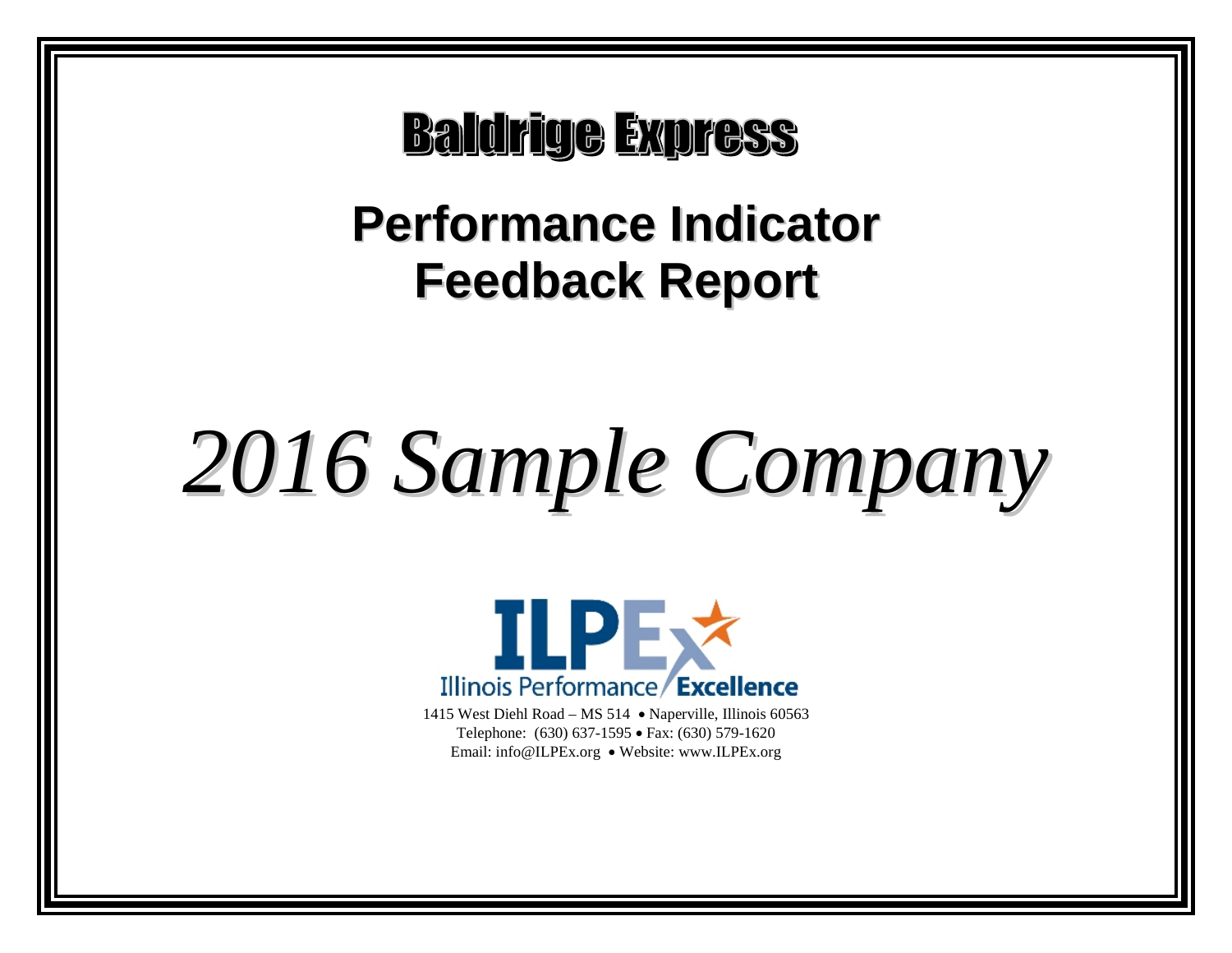# **Table of Contents**

| Category 2 - Strategic Planning - Areas Most Needing Improvement - Pareto Chart  Error! Bookmark not defined.          |  |
|------------------------------------------------------------------------------------------------------------------------|--|
| Category 2 - Strategic Planning - Priority Improvement Counts and Percentages - Position  Error! Bookmark not defined. |  |
|                                                                                                                        |  |
|                                                                                                                        |  |
|                                                                                                                        |  |
|                                                                                                                        |  |
| Category 3 - Customer Focus - Areas Most Needing Improvement - Pareto Chart  Error! Bookmark not defined.              |  |
| Category 3 - Customer Focus - Priority Improvement Counts and Percentages - Position Error! Bookmark not defined.      |  |
|                                                                                                                        |  |
|                                                                                                                        |  |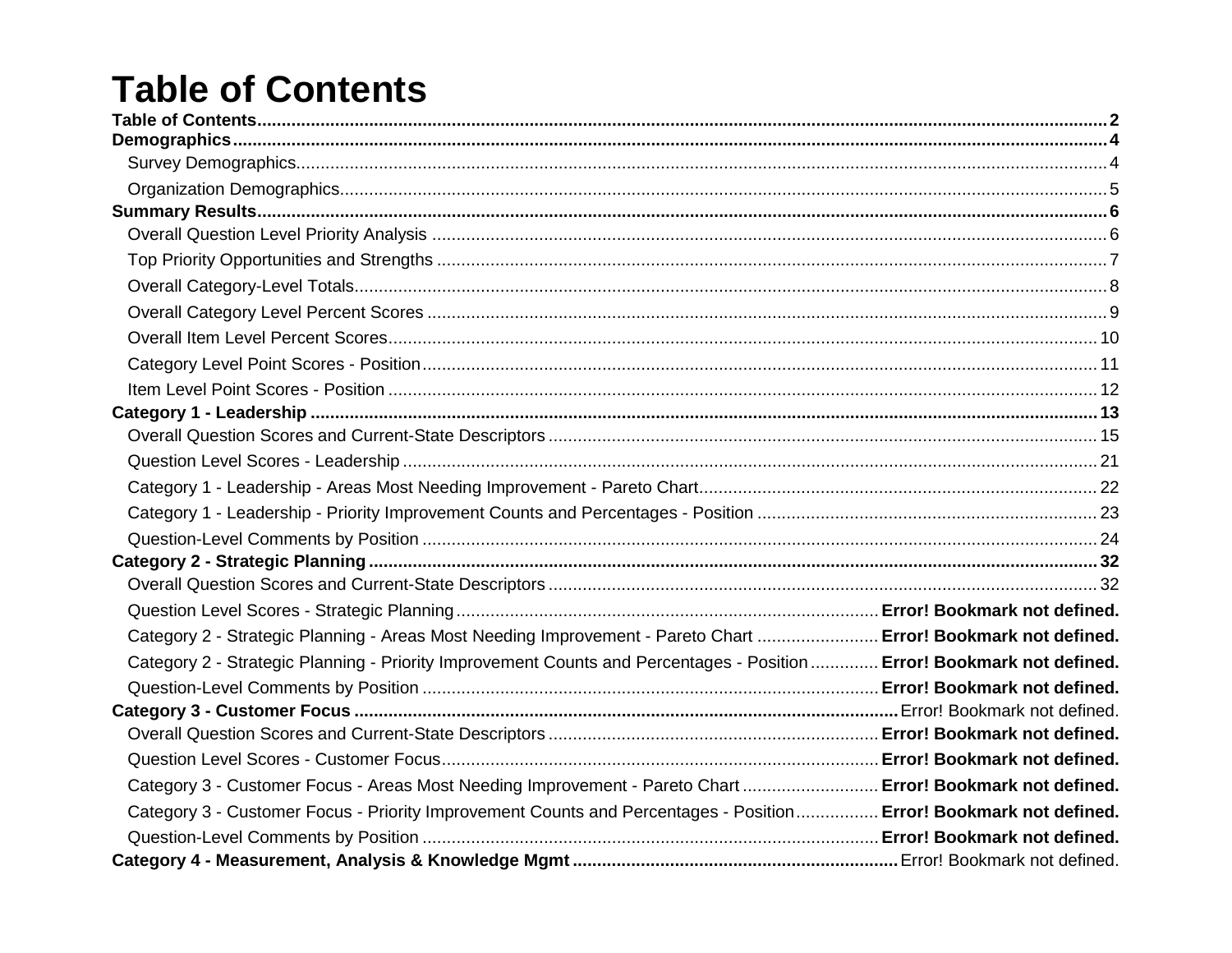| 2016 Sample Company                                                                                                                          |  |
|----------------------------------------------------------------------------------------------------------------------------------------------|--|
|                                                                                                                                              |  |
|                                                                                                                                              |  |
| Category 4 - Measurement, Analysis & Knowledge Mgmt - Areas Most Needing Improvement - Pareto ChartError! Bookmark not<br>defined.           |  |
| Category 4 - Measurement, Analysis & Knowledge Mgmt - Priority Improvement Counts and Percentages - Position Error!<br>Bookmark not defined. |  |
|                                                                                                                                              |  |
|                                                                                                                                              |  |
|                                                                                                                                              |  |
|                                                                                                                                              |  |
| Category 5 - Workforce Focus - Areas Most Needing Improvement - Pareto Chart  Error! Bookmark not defined.                                   |  |
| Category 5 - Workforce Focus - Priority Improvement Counts and Percentages - Position  Error! Bookmark not defined.                          |  |
|                                                                                                                                              |  |
|                                                                                                                                              |  |
|                                                                                                                                              |  |
|                                                                                                                                              |  |
| Category 6 - Operations Focus - Areas Most Needing Improvement - Pareto Chart  Error! Bookmark not defined.                                  |  |
| Category 6 - Operations Focus - Priority Improvement Counts and Percentages - Position Error! Bookmark not defined.                          |  |
|                                                                                                                                              |  |
|                                                                                                                                              |  |
|                                                                                                                                              |  |
|                                                                                                                                              |  |
|                                                                                                                                              |  |
| Category 7 - Results - Priority Improvement Counts and Percentages - Position Error! Bookmark not defined.                                   |  |
|                                                                                                                                              |  |
|                                                                                                                                              |  |
|                                                                                                                                              |  |
|                                                                                                                                              |  |
|                                                                                                                                              |  |
|                                                                                                                                              |  |
|                                                                                                                                              |  |
|                                                                                                                                              |  |
|                                                                                                                                              |  |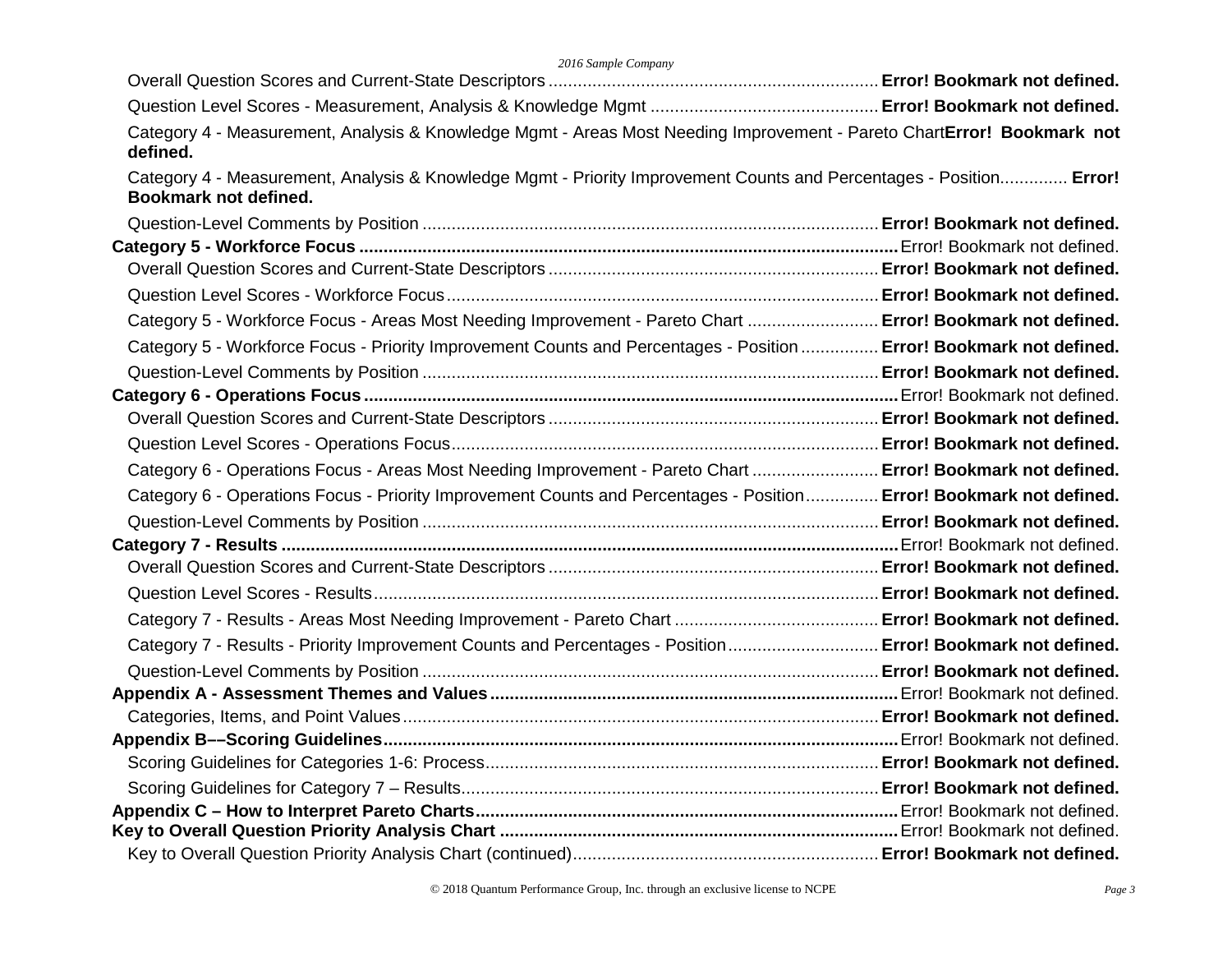|  | 2016 Sample Company |
|--|---------------------|
|  |                     |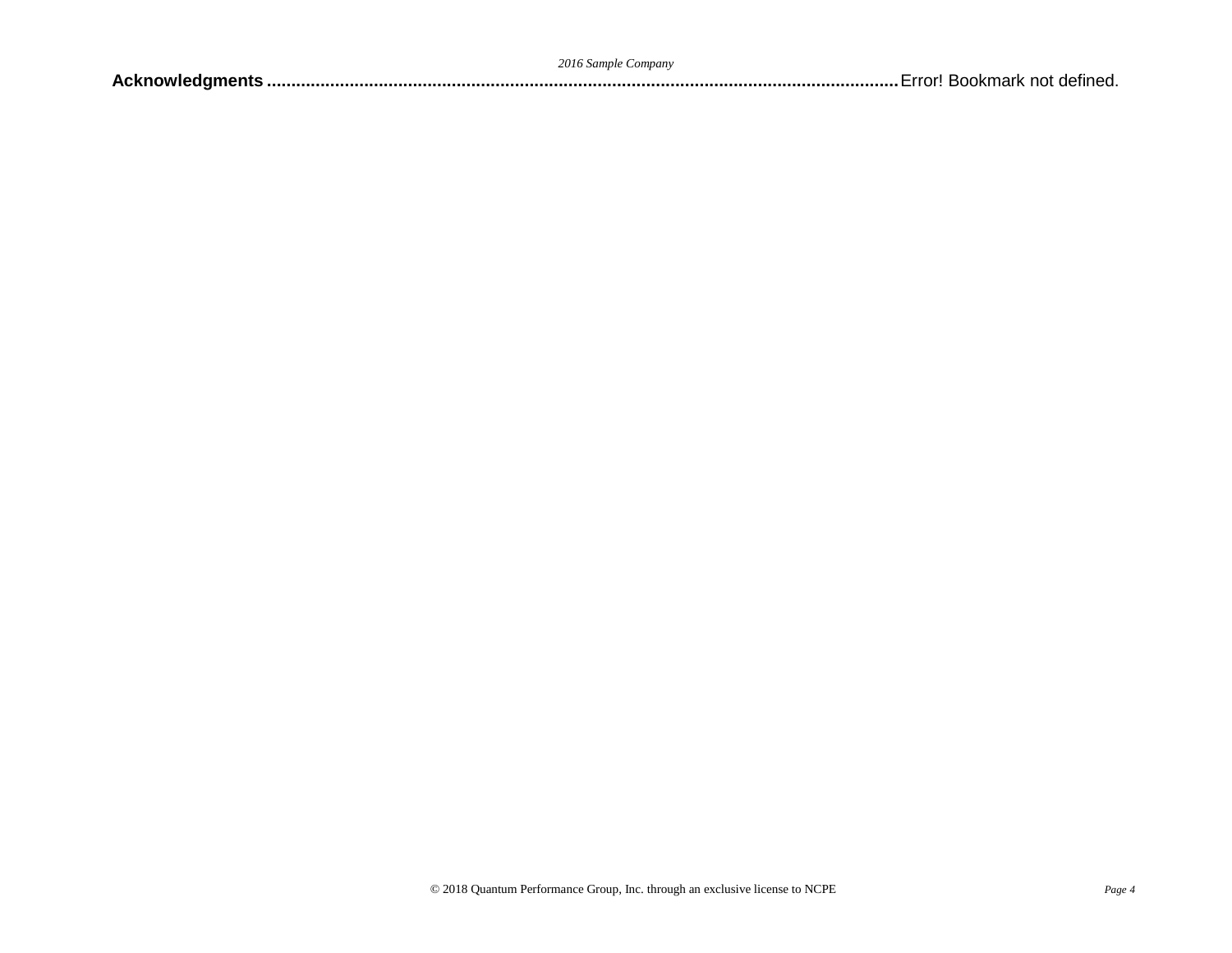# **Demographics**

The Demographic Section is designed to provide the organization with an overall response rate relative to the total number of respondents and their percentage weight for each demographic category they have chosen.

# **Survey Demographics**

| <b>SURVEYS</b><br><b>DISTRIBUTED</b> | 50  |
|--------------------------------------|-----|
| <b>SURVEYS</b><br><b>RETURNED</b>    | 49  |
| <b>PERCENT</b><br><b>RESPONDING</b>  | 98% |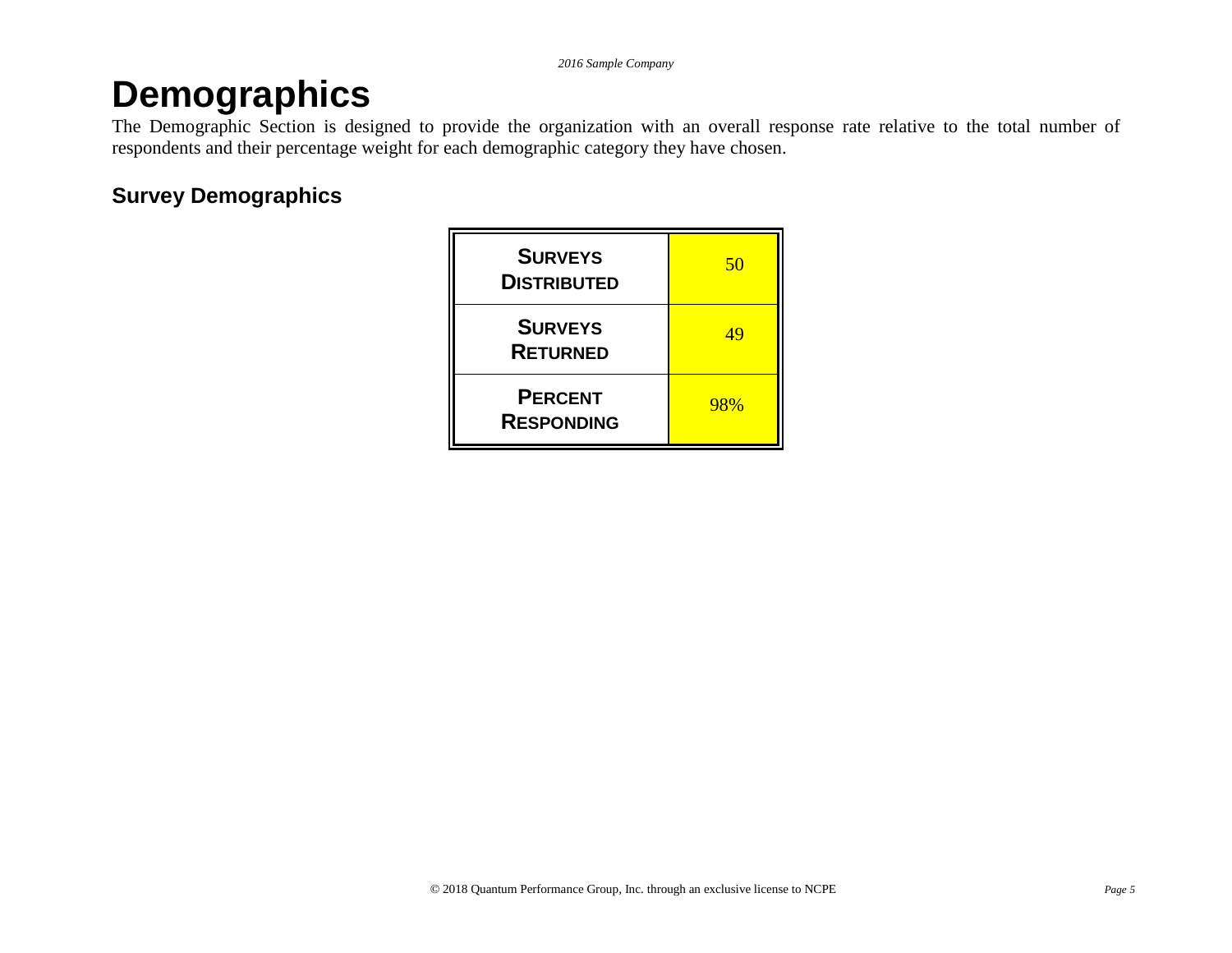# **Organization Demographics**

Æ

| Demographic     | <b>Number</b><br><b>Responded</b> | <b>Response as</b><br>% of Total |
|-----------------|-----------------------------------|----------------------------------|
| <b>Position</b> |                                   |                                  |
| Management      | 17                                | 34.7                             |
| Non-Management  | 18                                | 36.7                             |
| Shop            | 14                                | 28.6                             |
| <b>Total</b>    | 49                                | 100 %                            |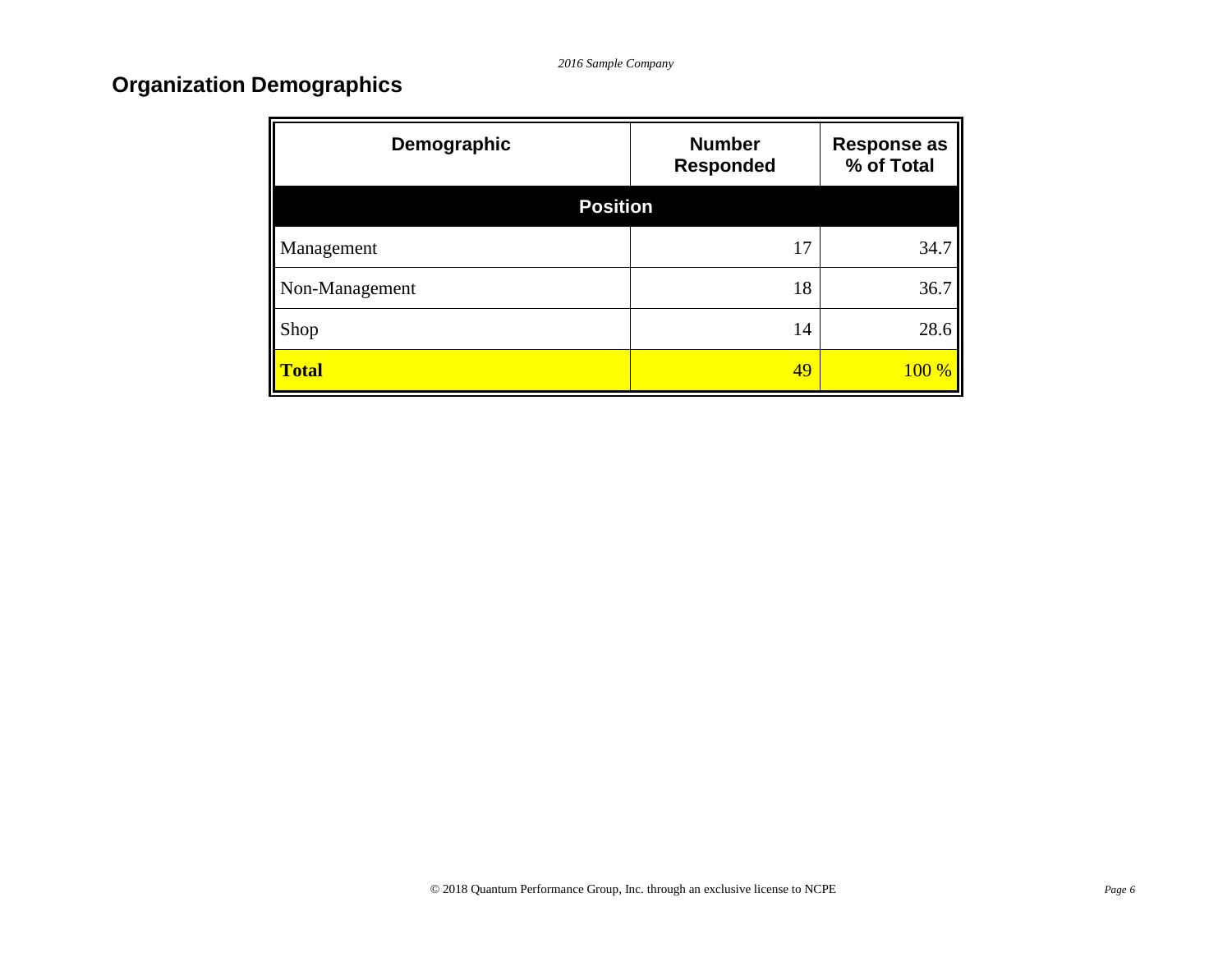# **Summary Results Overall Question Level Priority Analysis**

**Question Maturity vs Priority for Improvement (Normalized across Categories 1-6)**



**Priority for Improvement (Standard Deviation across Cats 1-6)**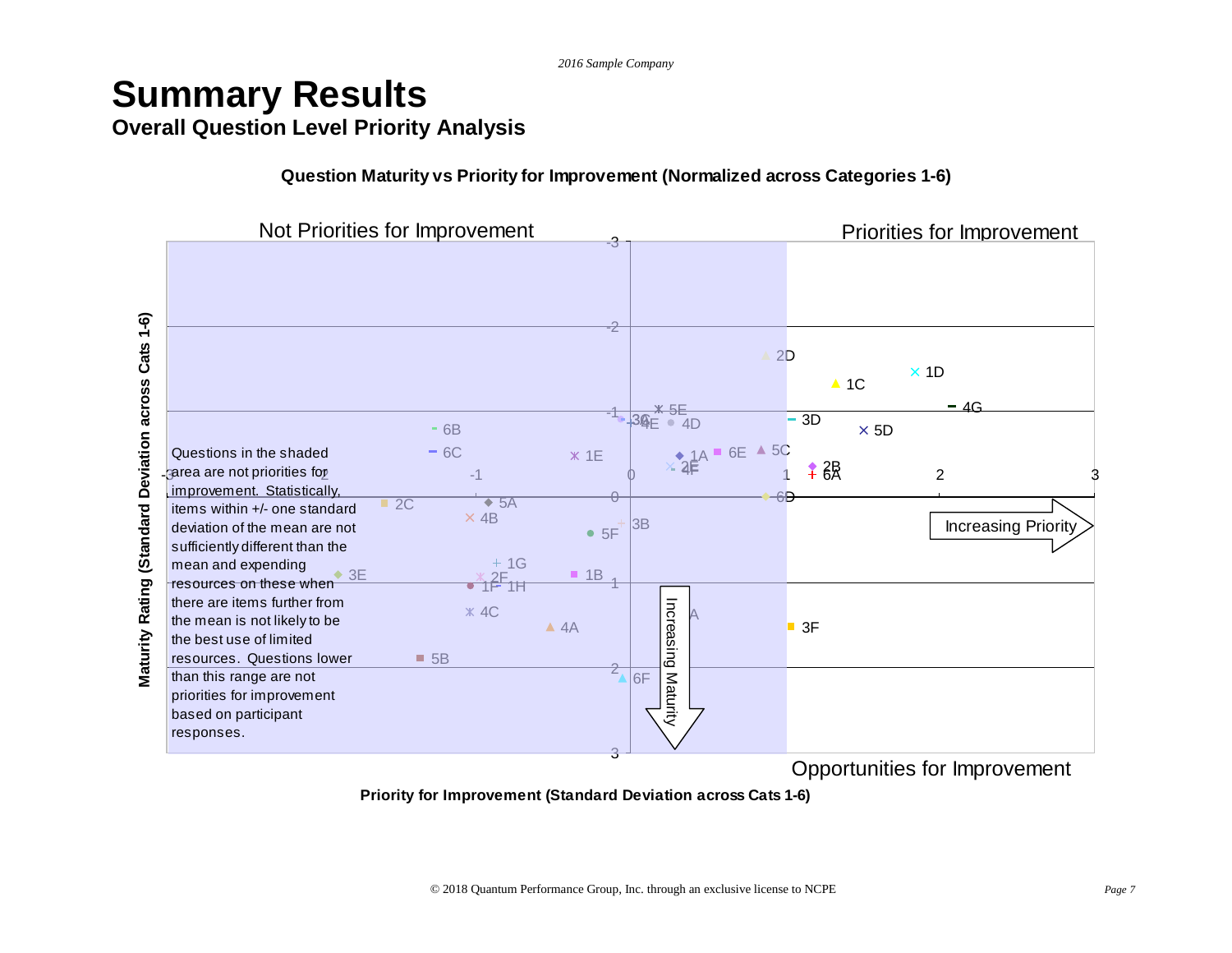# **Top Priority Opportunities and Strengths**

#### **Top 5 Opportunities for Improvement**

- 1D Effectively Communicating, Engaging, and Encouraging Workers to Take Action to Improve Performance and Create Customer Value [Baldrige ref: 1.1b(1&2)]
- 4G Ensuring Needed Data are Available to Workers and Appropriate Suppliers, Partners, and Customers to Enhance Communications and Improve Decision-Making; and Ensuring Hardware and Software are Reliable, User Friendly, and Available in an Emergency [Baldrige ref: 4.2b(2,3&4)]
- 1C Creating a Sustainable Organization Through Innovation, Learning, Organizational Agility, and Developing Future Leaders [Baldrige ref: 1.1a(3) and  $(4)$ ]
- 2D Developing and Implementing Action Plans and Aligning Resources to Support Them [Baldrige ref: 2.2a(1,2,3&4)
- 5D Providing a Performance Management System that Supports High Performance Work and Workforce Engagement [Baldrige ref: 5.2a(3)]

### **Top 5 Strengths**

- 5B Providing Benefits and Services and Creating a Healthy, Accessible, and Secure Work Environment [Baldrige ref: 5.1b(1&2)]
- 3E Building Better Customer Relationships and Contributing to Customer Engagement [Baldrige ref: 3.2b(1)]
- 4C Analyzing Data to Support Organizational Performance Review and Strategic Planning [Baldrige ref: 4.1b(1)]
- 6F Providing a Safe Workplace and Preparing for Emergencies and Disasters [Baldrige ref: 6.2c]
- 1F Following Laws and Regulations, and Addressing Public Risks and Concerns [Baldrige ref: 1.2b(1)]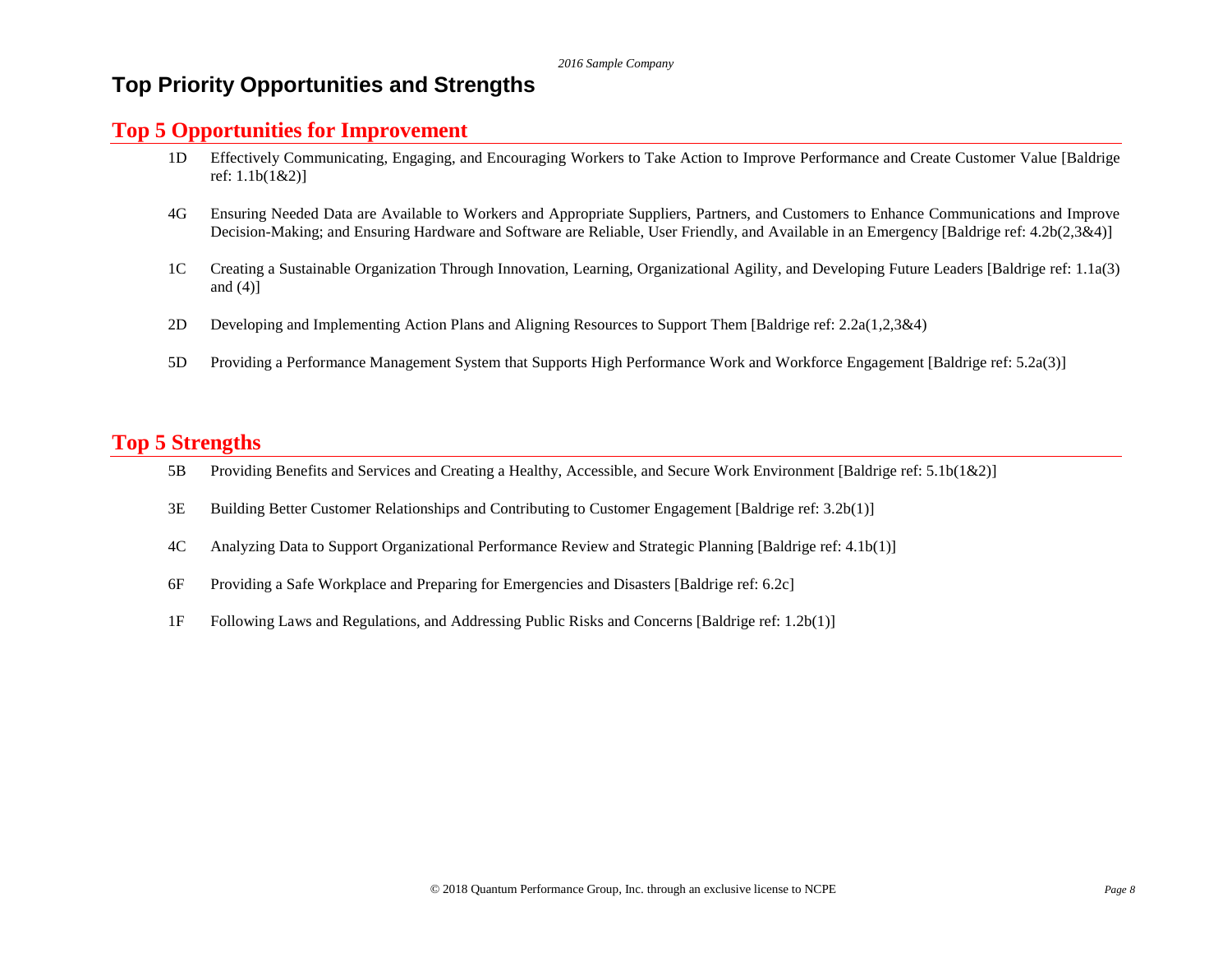# **Overall Category-Level Totals**

| <b>Categories</b>                         | <b>Total</b><br><b>Points</b> | <b>Points</b><br><b>Scored</b> | $%$ of<br><b>Total</b><br>Pts. |
|-------------------------------------------|-------------------------------|--------------------------------|--------------------------------|
| 1. Leadership                             | <b>120</b>                    | 50                             | 42                             |
| 2. Strategic Planning                     | 85                            | 29                             | 34                             |
| 3. Customer Focus                         | 85                            | 37                             | 44                             |
| 4. Measurement, Analysis & Knowledge Mgmt | 90                            | 30                             | 33                             |
| 5. Workforce Focus                        | 85                            | 30                             | 36                             |
| 6. Operations Focus                       | 85                            | 36                             | 43                             |
| 7. Results                                | 450                           | 170                            | 38                             |
| <b>Totals</b>                             | 1000                          | 382                            | 38%                            |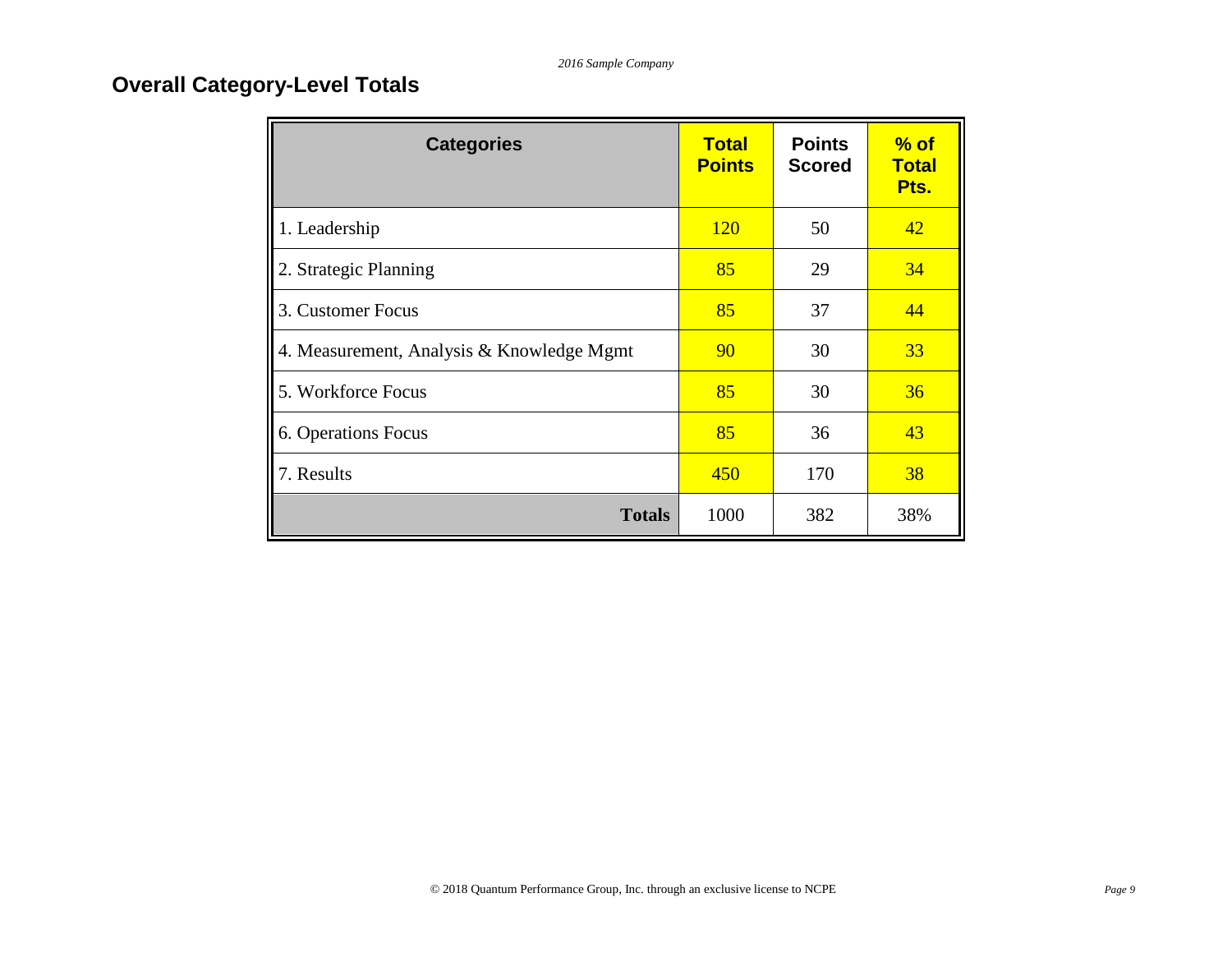# **Overall Category Level Percent Scores**

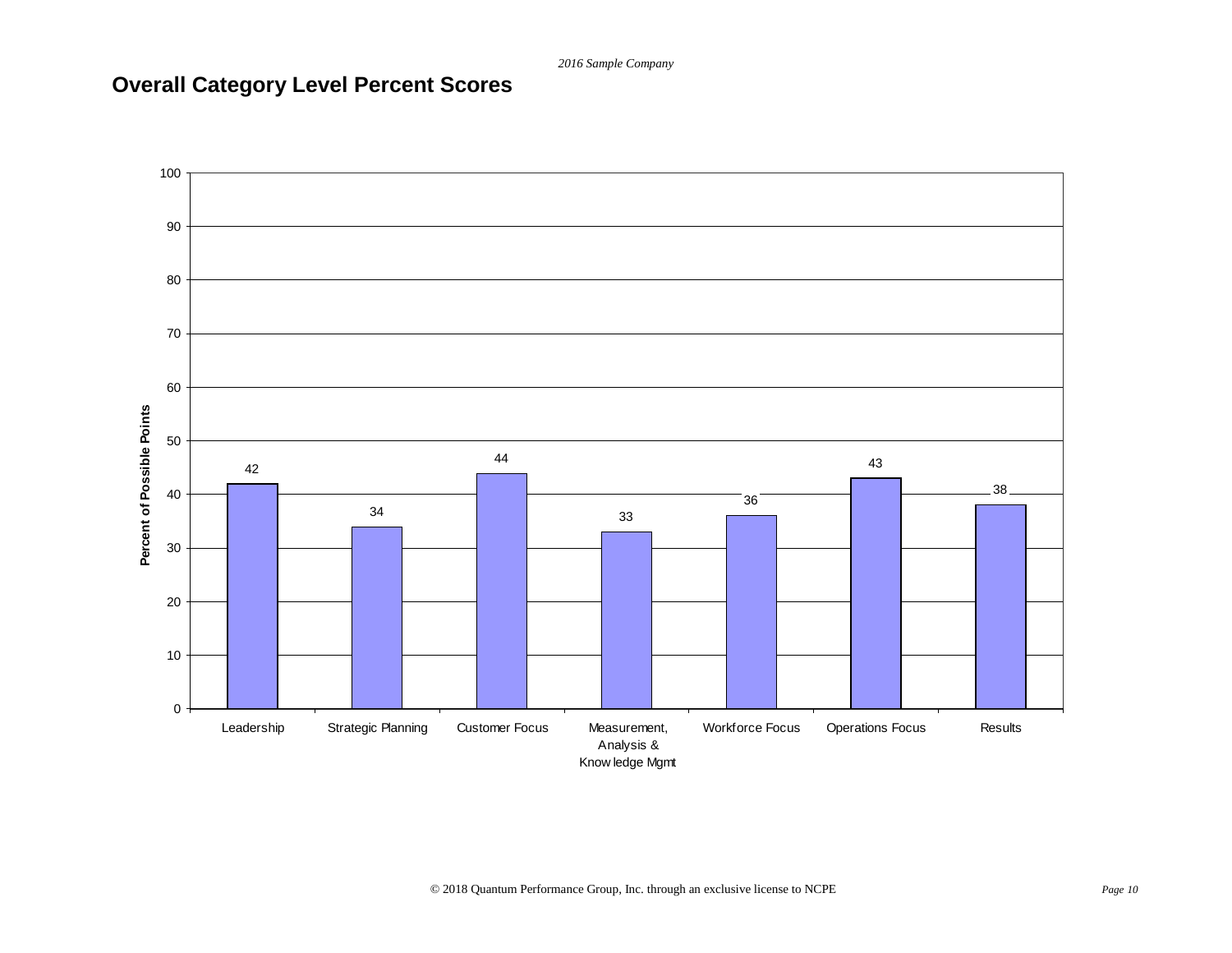# **Overall Item Level Percent Scores**

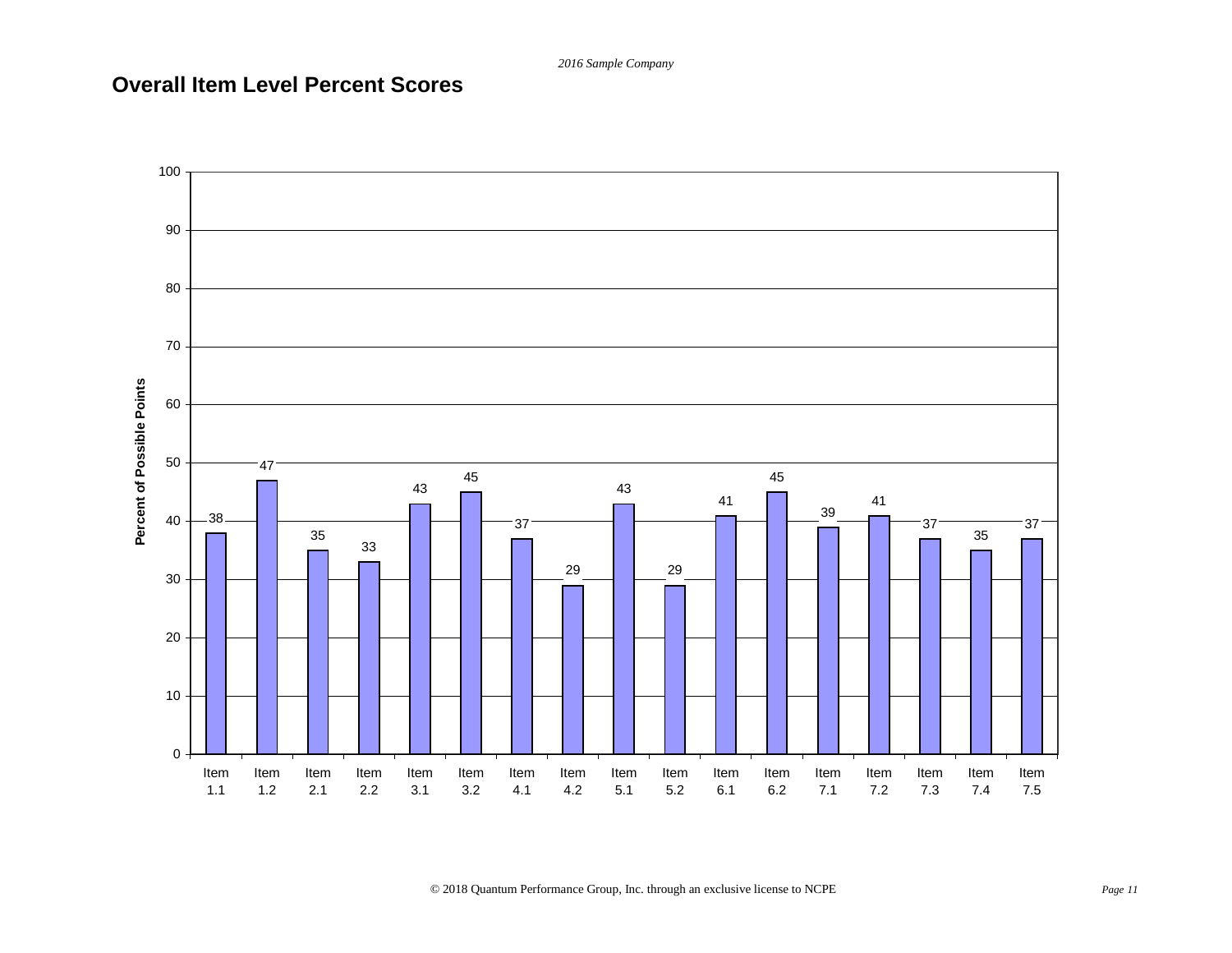# **Category Level Point Scores - Position**

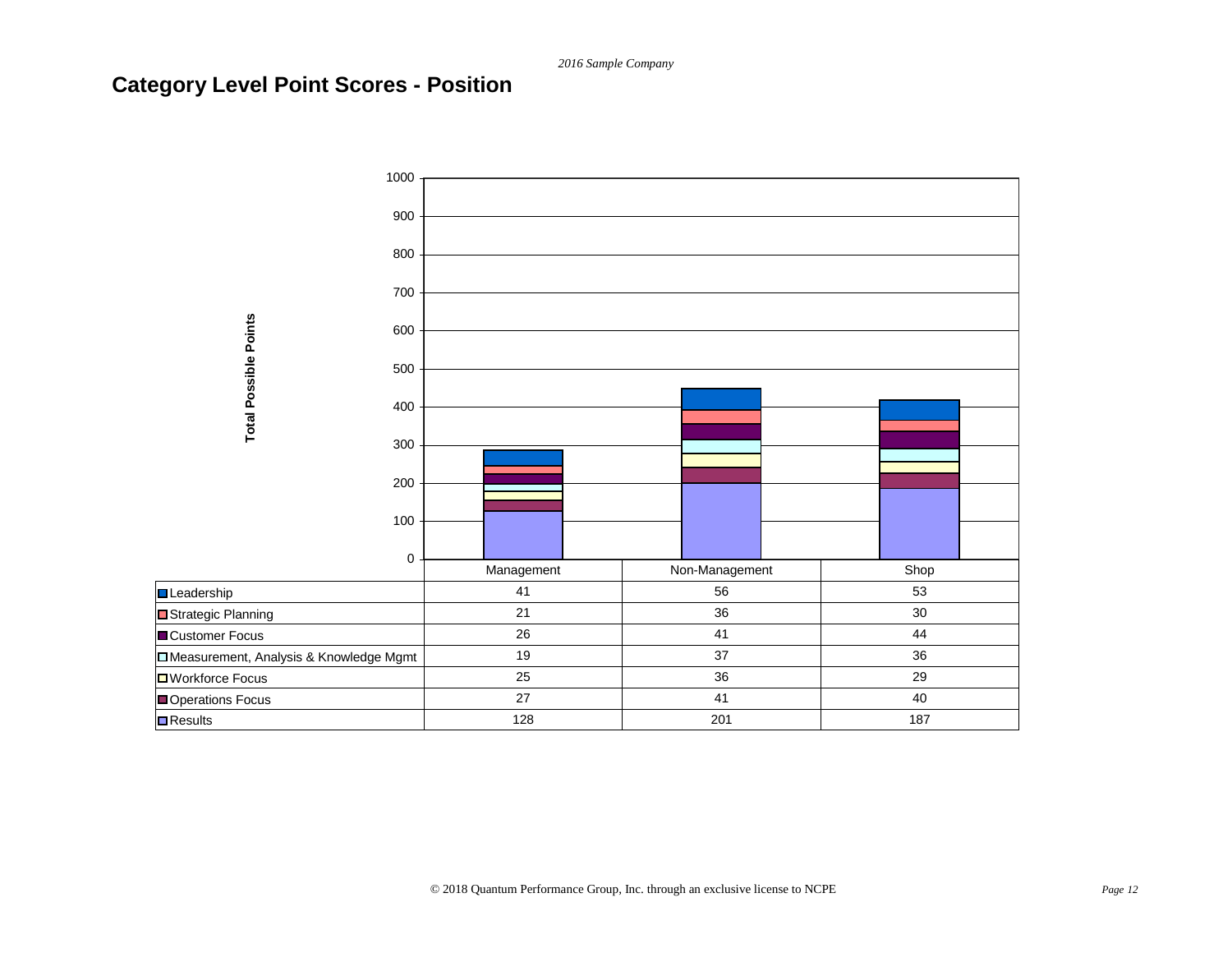# **Item Level Point Scores - Position**

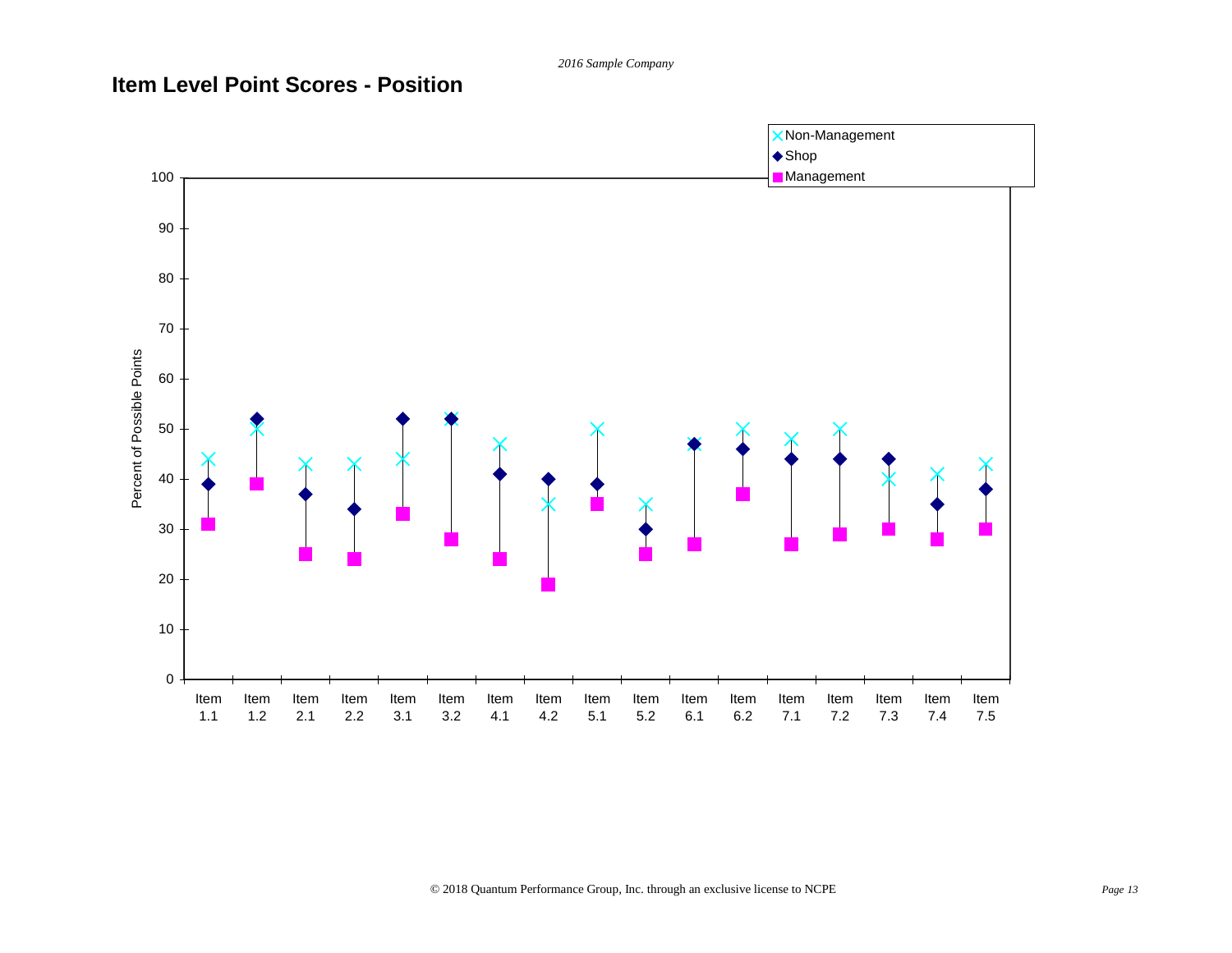# **Benchmark Reports**

**2016 Bison Gear Benchmark - Category Level**

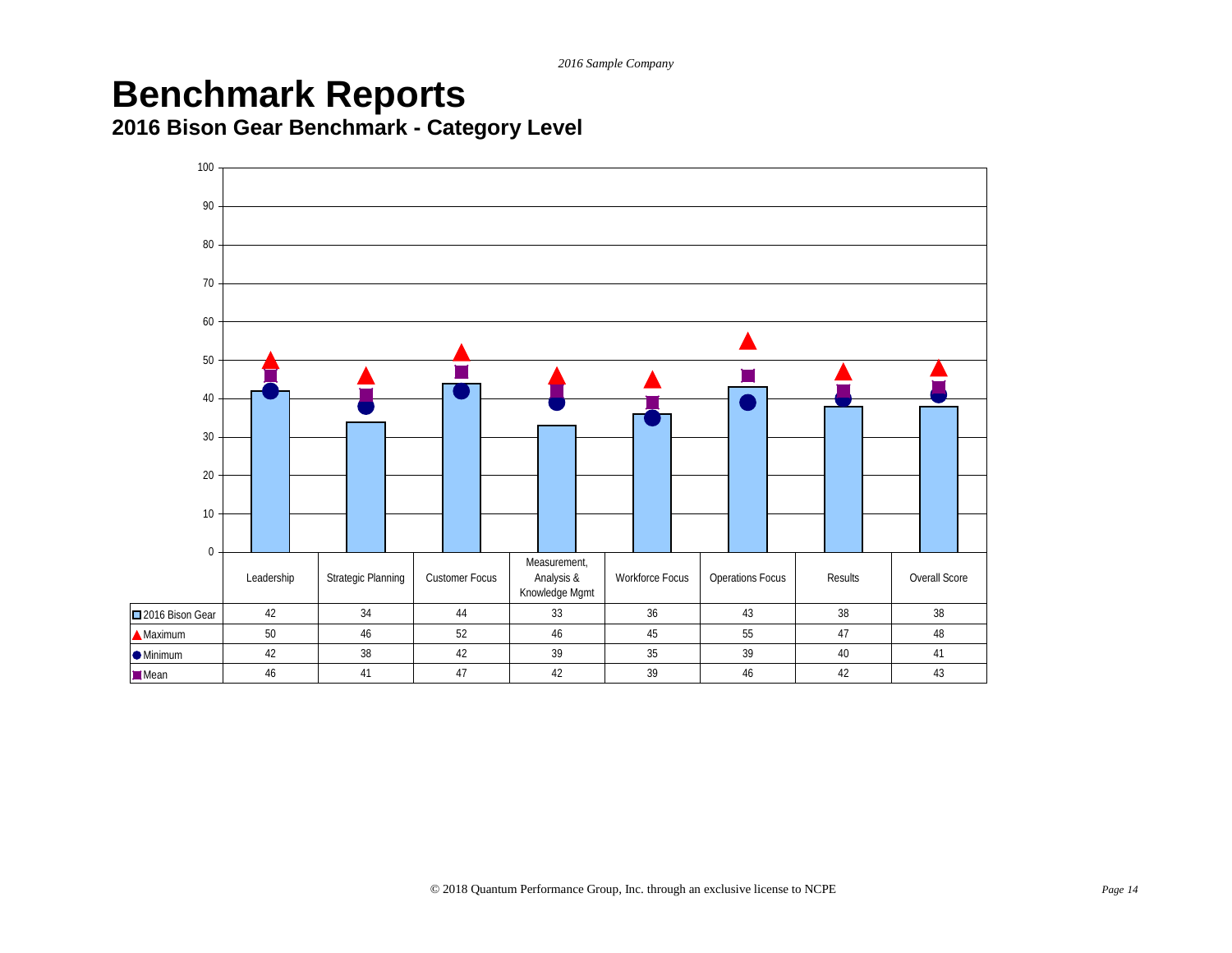# **2016 Bison Gear Benchmark - Item Level**

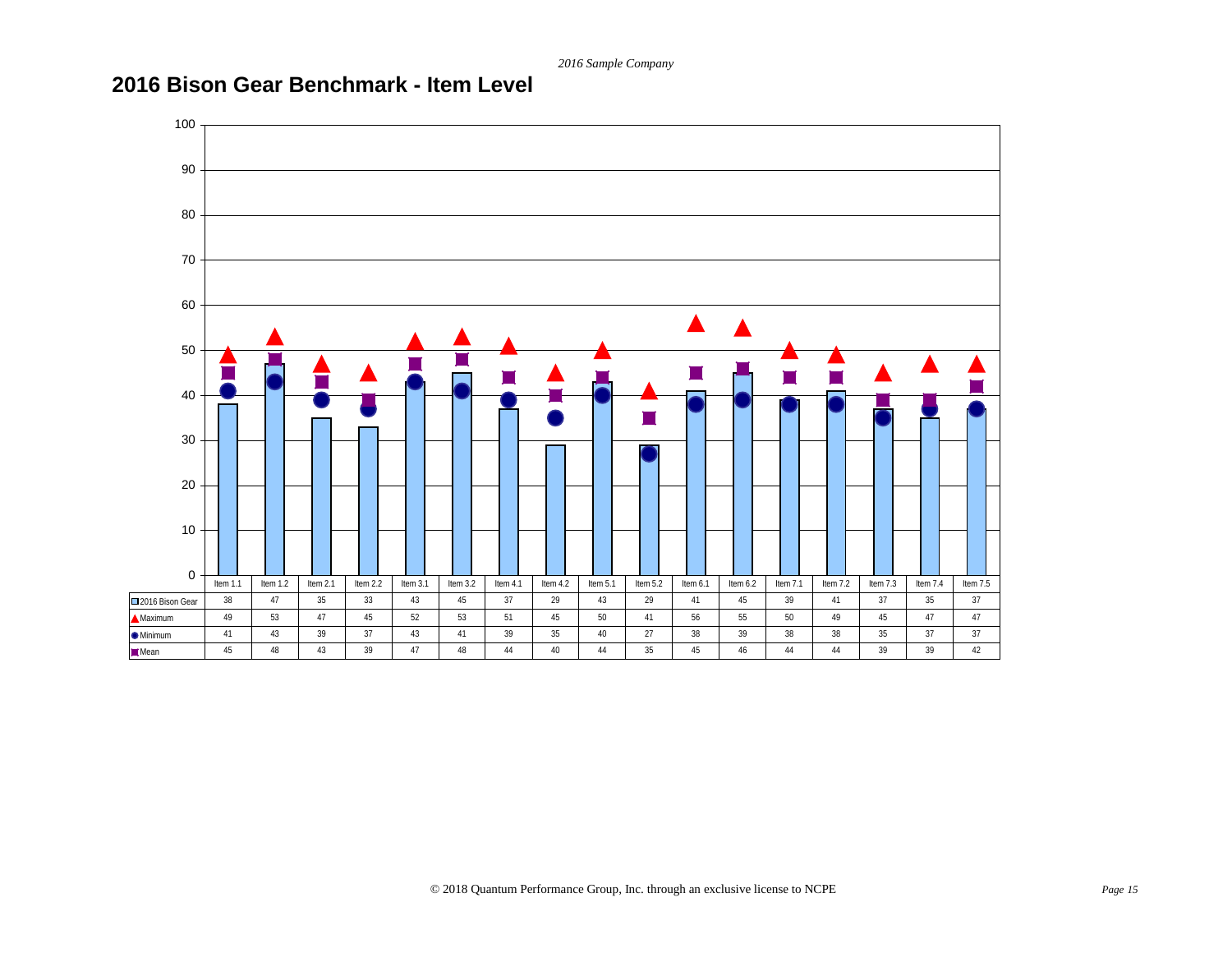# **Category 1 - Leadership**

# **Overall Question Scores and Current-State Descriptors**

| $\frac{9}{6}$ | Question          | <b>Description</b>                                                                                                                                                                                                                                                                                                                                                                                                                                                                                                                                                                                                                                                                                                                                                                                                                               |
|---------------|-------------------|--------------------------------------------------------------------------------------------------------------------------------------------------------------------------------------------------------------------------------------------------------------------------------------------------------------------------------------------------------------------------------------------------------------------------------------------------------------------------------------------------------------------------------------------------------------------------------------------------------------------------------------------------------------------------------------------------------------------------------------------------------------------------------------------------------------------------------------------------|
| $\%$          | <b>1A</b>         | Setting and Deploying Organizational Vision and Values [Baldrige ref: 1.1a(1)]                                                                                                                                                                                                                                                                                                                                                                                                                                                                                                                                                                                                                                                                                                                                                                   |
| 38            | <b>Current</b>    | Basically Effective - Some senior leaders effectively lead the organization. They help focus some workers on priorities. Senior leader<br>guidance is used in many parts of the organization and is understood by many managers and some workers. Senior leaders are<br>starting to ask for feedback to see if their leadership is effective or their guidance is understood but do not use the data to improve.                                                                                                                                                                                                                                                                                                                                                                                                                                 |
|               | <b>Next Level</b> | Mature - Many senior leaders' actions effectively guide and direct the organization. They focus many workers on operational and<br>improvement priorities. The personal actions of senior leaders usually follow organizational values and vision. Senior leaders<br>sometimes ask for and get feedback to see if their guidance and direction are understood in many parts of the organization. Senior<br>leaders may have made improvements or changes to how they guide the organization as a result of the feedback.                                                                                                                                                                                                                                                                                                                         |
|               | <b>Role Model</b> | Nearly all senior leaders provide clear direction throughout the organization. Nearly all senior leaders pass on the vision, values, and<br>direction to nearly all workers at all levels of the organization and to appropriate suppliers, partners, and customers. Senior leaders<br>lead by example and nearly always follow the organization's values. Leaders regularly ask for and get feedback from workers at all<br>levels to see if they understand the vision, values, and direction of the organization. Leaders consistently make improvements or<br>changes to how they guide the organization as a result of the feedback. Leaders have developed creative (innovative) approaches in<br>these areas, (i.e., creative ways to pass on the vision/values). They make sure these best practices are shared across the organization. |
| $\%$          | 1B                | Senior Leaders Promoting Legal and Ethical Behavior [Baldrige ref: 1.1a(2)]                                                                                                                                                                                                                                                                                                                                                                                                                                                                                                                                                                                                                                                                                                                                                                      |
| 48            | <b>Current</b>    | Mature - We receive clear guidance from many senior leaders on the importance of everyone following laws, regulations, and ethical<br>practices. Senior leaders sometimes check the effectiveness of these efforts and may make changes to prevent more ethical problems.                                                                                                                                                                                                                                                                                                                                                                                                                                                                                                                                                                        |
|               | <b>Next Level</b> | Advanced - Most senior leaders provide clear direction throughout the organization on the importance of following laws, regulations,<br>and ethical practices, so that most workers follow most of the organization's legal and ethical codes of conduct. Most senior leaders<br>work to prevent bad conduct, rather than wait for problems to occur. They regularly check to make sure workers are following the<br>rules. Senior leaders sometimes make improvements in processes to promote lawful and ethical behavior. Some sharing of effective<br>practices takes place within the organization.                                                                                                                                                                                                                                          |
|               | <b>Role Model</b> | Nearly all senior leaders provide clear direction throughout the organization of the importance of following laws, regulations, and<br>ethical practices, so that nearly all workers follow nearly all legal and ethical codes of conduct in place within the organization. Their<br>actions show a commitment to legal and ethical behavior. Nearly all senior leaders work to prevent bad conduct, rather than wait for<br>problems to occur. Leaders regularly check compliance and make ongoing improvements to achieve better compliance. Nearly all<br>leaders have developed creative (innovative) approaches to ensure workers follow legal and ethical codes of conduct. Leaders<br>regularly share these ideas and best practices across the organization.                                                                             |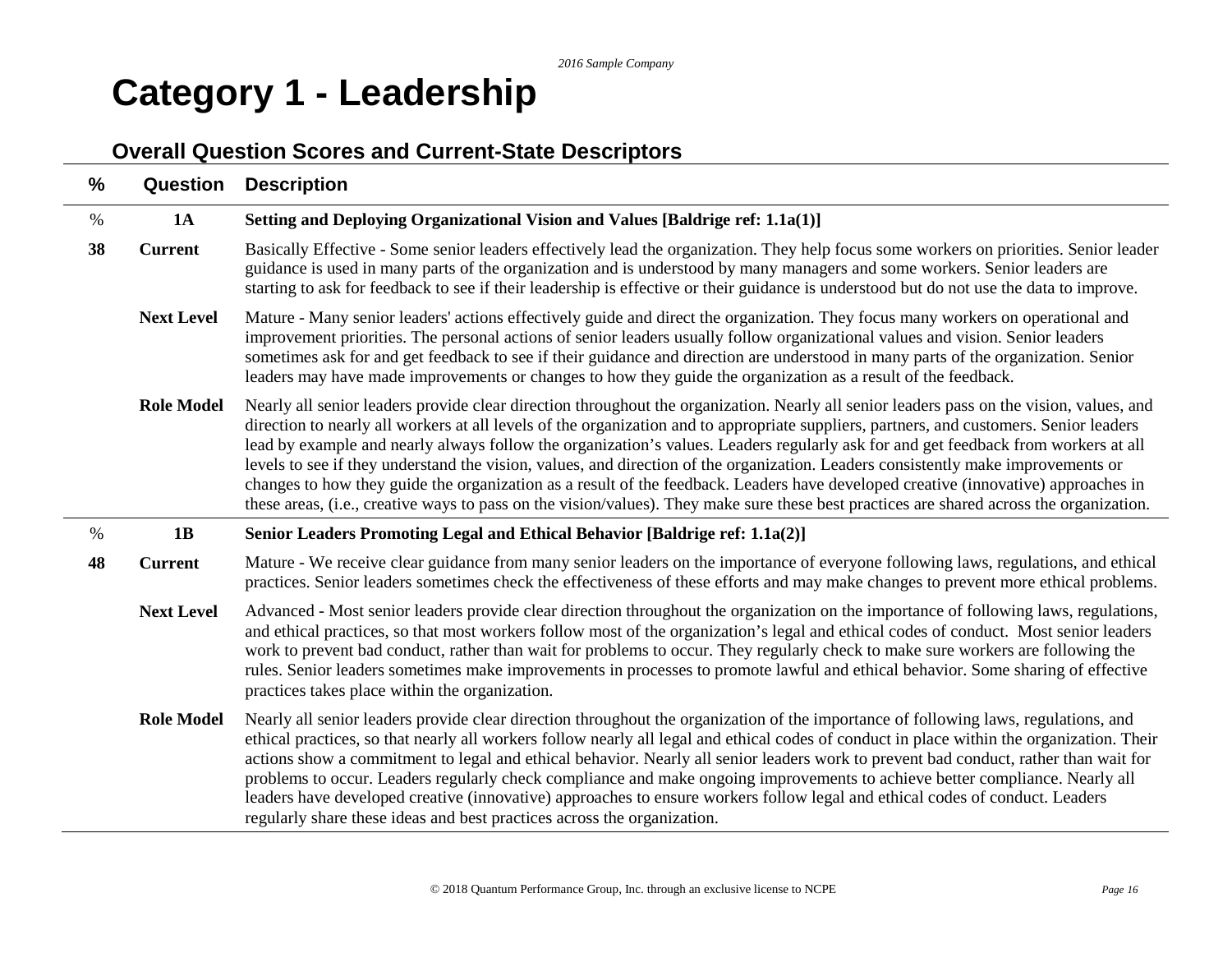| $\frac{0}{0}$ | Question          | <b>Description</b>                                                                                                                                                                                                                                                                                                                                                                                                                                                                                                                                                                                                                                                                                                                                                                                                                                                                                                                                                                                                                                                                                          |
|---------------|-------------------|-------------------------------------------------------------------------------------------------------------------------------------------------------------------------------------------------------------------------------------------------------------------------------------------------------------------------------------------------------------------------------------------------------------------------------------------------------------------------------------------------------------------------------------------------------------------------------------------------------------------------------------------------------------------------------------------------------------------------------------------------------------------------------------------------------------------------------------------------------------------------------------------------------------------------------------------------------------------------------------------------------------------------------------------------------------------------------------------------------------|
| $\%$          | 1 <sub>C</sub>    | Creating a Sustainable Organization Through Innovation, Learning, Organizational Agility, and Developing Future Leaders<br>[Baldrige ref: $1.1a(3)$ and $(4)$ ]                                                                                                                                                                                                                                                                                                                                                                                                                                                                                                                                                                                                                                                                                                                                                                                                                                                                                                                                             |
| 33            | <b>Current</b>    | Basically Effective - Some senior leaders provide effective guidance regarding the need to sustain success, but it is understood only<br>by some top level workers. Senior leaders are starting to check the effectiveness of these efforts but do not use the data to improve.                                                                                                                                                                                                                                                                                                                                                                                                                                                                                                                                                                                                                                                                                                                                                                                                                             |
|               | <b>Next Level</b> | Mature - Many senior leaders have effective processes in place to sustain organizational success, customer engagement, and<br>innovation in many areas. The work to sustain the organization is in line with strategic objectives and action plans. Senior leaders<br>sometimes check to see if their efforts in these areas are effective. As a result, senior leaders may have made some changes.                                                                                                                                                                                                                                                                                                                                                                                                                                                                                                                                                                                                                                                                                                         |
|               | <b>Role Model</b> | Nearly all senior leaders have put in place effective processes to sustain organizational success. They have created an environment of<br>performance improvement, innovation (creativity), intelligent risk taking, organizational learning to achieve mission and strategic<br>objectives, prepare for future challenges, and create a consistently positive customer experience. Within their areas of responsibility,<br>nearly all leaders have improved their ability to implement rapid change by reducing "red tape" and encouraging workers to take<br>action and make work-related decisions. Nearly all senior leaders help to develop future leaders and enhance their personal<br>leadership skills. As a result, leaders make ongoing meaningful improvements or changes in these areas. Nearly all senior leaders<br>have developed creative (innovative) approaches in these areas and share best practices across the organization.                                                                                                                                                        |
| $\%$          | 1D                | Effectively Communicating, Engaging, and Encouraging Workers to Take Action to Improve Performance and Create<br>Customer Value [Baldrige ref: 1.1b(1&2)]                                                                                                                                                                                                                                                                                                                                                                                                                                                                                                                                                                                                                                                                                                                                                                                                                                                                                                                                                   |
| 32            | <b>Current</b>    | Basically Effective - Some senior leaders provide effective guidance to focus work on key priorities. Senior leaders are starting to<br>check the effectiveness of these efforts but do not use the data to improve.                                                                                                                                                                                                                                                                                                                                                                                                                                                                                                                                                                                                                                                                                                                                                                                                                                                                                        |
|               | <b>Next Level</b> | Mature - Many senior leaders effectively communicate with many workers and customers, encourage customer engagement, and<br>encourage high performance by their actions, not just words. Senior leaders sometimes check to see if their efforts in these areas are<br>effective and may make some changes as a result. The focus on high performance is aligned with strategic objectives and action<br>plans effectual for future success.                                                                                                                                                                                                                                                                                                                                                                                                                                                                                                                                                                                                                                                                 |
|               | <b>Role Model</b> | Senior leaders effectively communicate with, empower, and motivate nearly all workers to do their utmost for the success of the<br>organization and with key customers, to include the effective use of social media. Nearly all senior leaders make sure that open,<br>honest, two-way communication occurs throughout the organization. Nearly all senior leaders actively participate in reward and<br>recognition programs that recognize workers for meeting high performance objectives, action plans, and customer needs. Nearly all<br>senior leaders inspire action to take intelligent risk to achieve the organization's objectives, improve performance, and create value<br>for customers and other stakeholders. Senior leaders almost always check to see how well they communicate with workers and<br>encourage high performance. They usually make ongoing improvements based on this information. Senior leaders have developed<br>creative (innovative) approaches in these areas. Leaders almost always make sure that good ideas and practices are shared across the<br>organization. |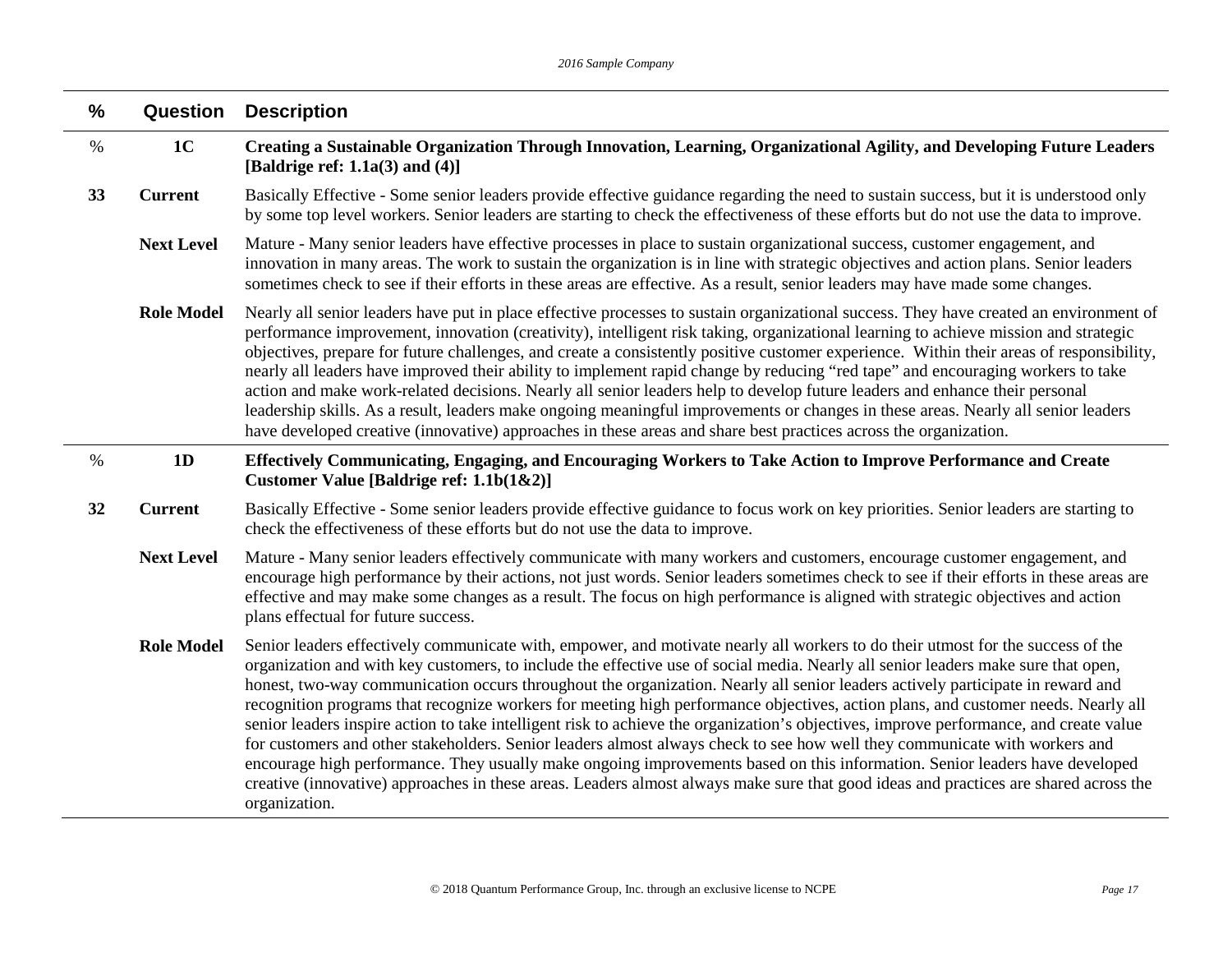| $\frac{0}{0}$ | Question          | <b>Description</b>                                                                                                                                                                                                                                                                                                                                                                                                                                                                                                                                                                                                                                                                                                                                                                                                                                                                                                                                                                                                                                                                                                 |
|---------------|-------------------|--------------------------------------------------------------------------------------------------------------------------------------------------------------------------------------------------------------------------------------------------------------------------------------------------------------------------------------------------------------------------------------------------------------------------------------------------------------------------------------------------------------------------------------------------------------------------------------------------------------------------------------------------------------------------------------------------------------------------------------------------------------------------------------------------------------------------------------------------------------------------------------------------------------------------------------------------------------------------------------------------------------------------------------------------------------------------------------------------------------------|
| $\%$          | 1E                | Reviewing and Achieving Management Accountability, Protecting Stakeholder Interests, and Improving Leader<br>Effectiveness [Baldrige ref: $1.2a(1&2)$ ]                                                                                                                                                                                                                                                                                                                                                                                                                                                                                                                                                                                                                                                                                                                                                                                                                                                                                                                                                            |
| 38            | <b>Current</b>    | Basically Effective - The organization has basic systems in place to govern effectively (i.e., leaders are generally held accountable<br>for fraud, waste, or abuse violations). The organization is starting to gather data on the effectiveness of these systems, but does not<br>use the data to improve.                                                                                                                                                                                                                                                                                                                                                                                                                                                                                                                                                                                                                                                                                                                                                                                                       |
|               | <b>Next Level</b> | Mature - The organization has well-deployed processes in place to govern effectively (i.e., leaders are consistently held accountable<br>for fraud, waste, or abuse violations). The organization sometimes checks the effectiveness of these processes. Leaders may have<br>made some changes as a result of feedback from inspections and/or audits.                                                                                                                                                                                                                                                                                                                                                                                                                                                                                                                                                                                                                                                                                                                                                             |
|               | <b>Role Model</b> | The organization has effective, fully deployed processes in place to ensure accountability for management actions, fiscal<br>accountability, transparency in operations and conflict of interest disclosure policies for senior leaders, and protection of stakeholder<br>interests. Internal control checklists and effective independent inspections and/or audits are widely used to protect against fraud,<br>waste, and abuse. Nearly all leaders receive performance evaluations (which may include feedback from peers and workers) to<br>compare leader performance against the organization's goals, strategic objectives, action plans, and other priorities. Most senior<br>leaders, managers, and supervisors throughout the organization use this information to help determine their compensation, develop<br>their skills and improve their personal effectiveness and/or the organization's leadership system. Ongoing improvements are made to<br>these processes as a result of this information. Innovative (creative) processes are routinely developed and shared across the<br>organization. |
| $\%$          | 1F                | Following Laws and Regulations, and Addressing Public Risks and Concerns [Baldrige ref: 1.2b(1)]                                                                                                                                                                                                                                                                                                                                                                                                                                                                                                                                                                                                                                                                                                                                                                                                                                                                                                                                                                                                                   |
| 50            | <b>Current</b>    | Mature - The organization has effective processes in place to address some of its responsibilities to the public (such as meeting legal<br>and regulatory requirements and addressing the public's concerns with its products, services, operations, conserving natural<br>resources, and managing its supply chain). Sometimes the organization checks if these processes are meeting its public<br>responsibilities and may make some changes as a result.                                                                                                                                                                                                                                                                                                                                                                                                                                                                                                                                                                                                                                                       |
|               | <b>Next Level</b> | Advanced - The organization has effective processes in place to fully meet national and state laws and regulations and even exceed<br>some requirements. The approaches used are consistent with organization mission and legal requirements. The organization has<br>effective processes in place to conserve natural resources, manage its supply chain, and ensure that most of its current and future<br>products, services, facilities, operations, conservation of natural resources and supply chain management are likely to affect the<br>public. The organization usually takes steps to reduce or eliminate potential risks to the public. The organization regularly evaluates<br>how well these processes are meeting laws and regulations. Based on these evaluations, the organization sometimes makes new and<br>meaningful improvements. Some sharing of effective practices takes place within the organization.                                                                                                                                                                                 |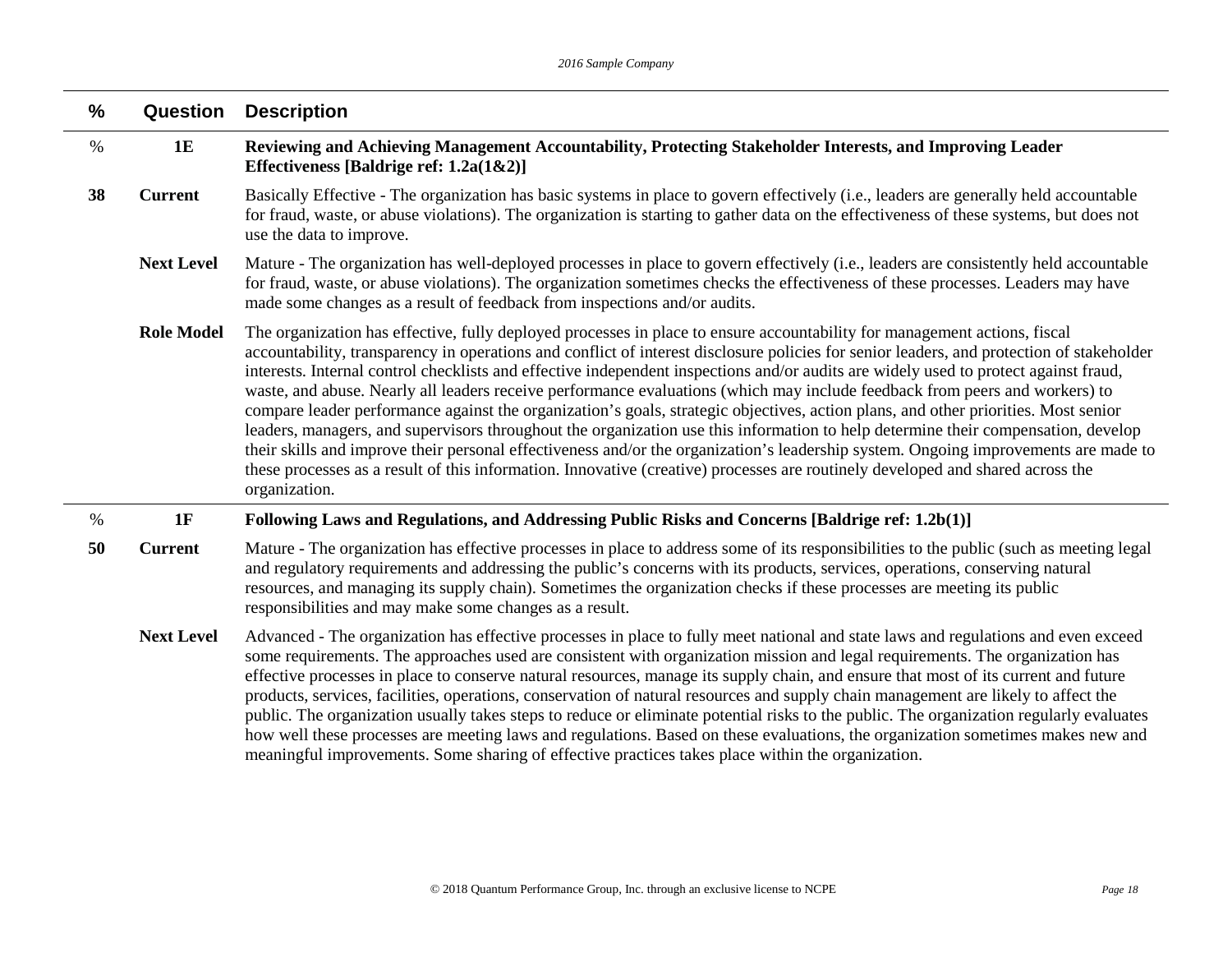**Role Model** The organization has effective processes in place to fully meet national and state laws and regulations and even exceed many requirements. The approaches used are consistent with organization needs, legal requirements, mission, and strategic objectives and action plans. The organization has effective processes in place to conserve natural resources, manage its supply chain, and ensure that nearly all of its current and future products, services, facilities, operations, conservation of natural resources and supply chain management are likely to affect the public. The organization nearly always anticipates problems in this area and takes steps to reduce or eliminate potential risks to the public. The organization evaluates how well its efforts in the areas above are meeting laws and regulations. Based on these evaluations, the organization has made ongoing improvements. Some creative (innovative) improvements have been made; best practices are shared across the organization.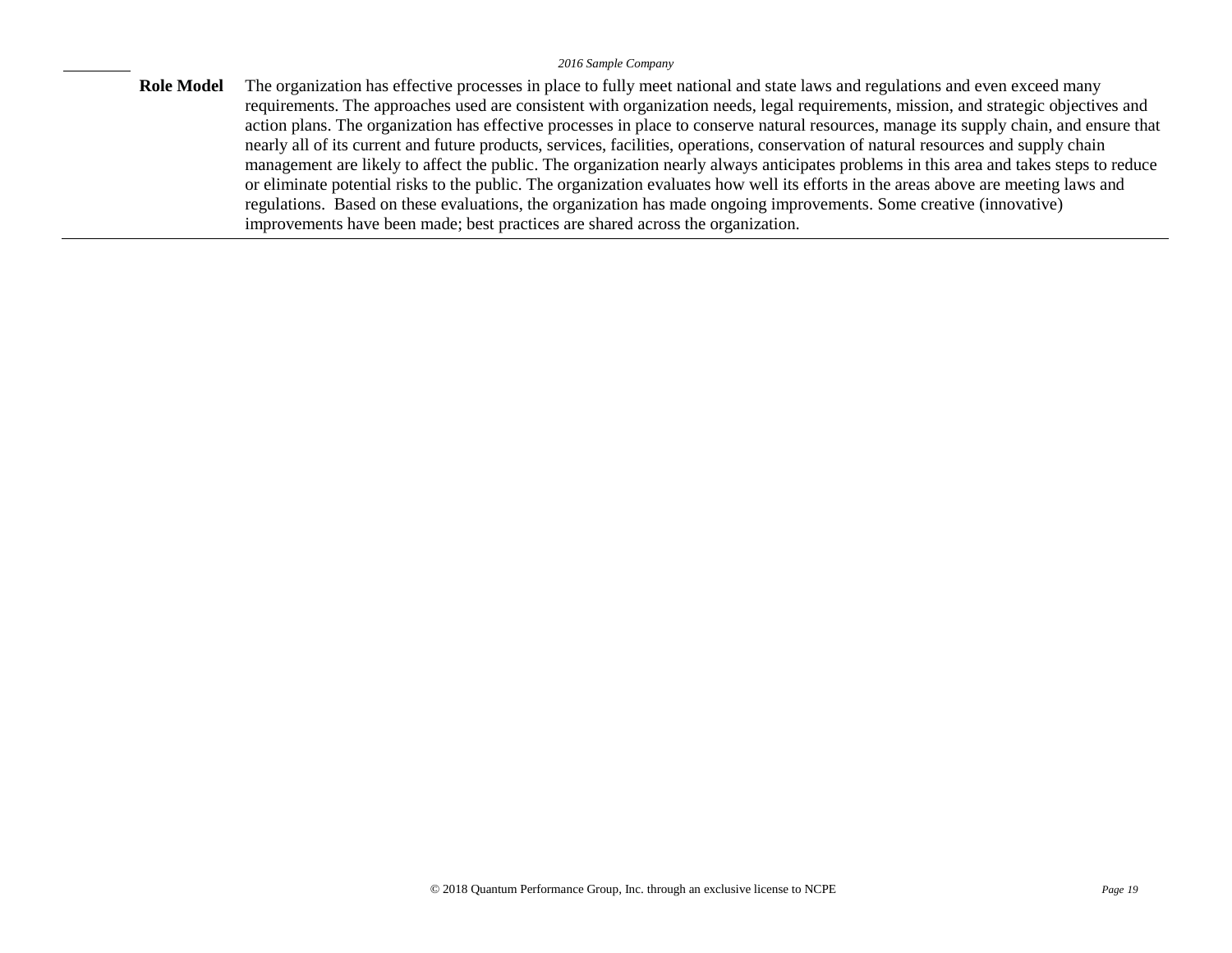| $\frac{0}{0}$ | Question          | <b>Description</b>                                                                                                                                                                                                                                                                                                                                                                                                                                                                                                                                                                                                                                                                                                                                                                                                                                                                     |
|---------------|-------------------|----------------------------------------------------------------------------------------------------------------------------------------------------------------------------------------------------------------------------------------------------------------------------------------------------------------------------------------------------------------------------------------------------------------------------------------------------------------------------------------------------------------------------------------------------------------------------------------------------------------------------------------------------------------------------------------------------------------------------------------------------------------------------------------------------------------------------------------------------------------------------------------|
| $\%$          | 1G                | Promoting and Ensuring Ethical Behavior throughout the Organization [Baldrige ref: 1.2b(2)]                                                                                                                                                                                                                                                                                                                                                                                                                                                                                                                                                                                                                                                                                                                                                                                            |
| 47            | <b>Current</b>    | Mature - Policies and practices across many parts of the organization are in place to make sure that leaders and workers do the right<br>thing (behave ethically) most of the time. Useful and systematic action is taken to check ethical behavior and ensure ethical policies<br>and practices are followed in many parts of the organization. The organization sometimes gathers data on these policies and practices<br>to see if they increase ethical behavior. The organization may have made some changes as a result of this information. Ethical<br>policies and practices support the organization's values and mission.                                                                                                                                                                                                                                                    |
|               | <b>Next Level</b> | Advanced - Policies and practices support desired ethical behavior across most parts of the organization. This includes the behavior<br>of senior leaders, partners, and customers. Ethical policies and practices are consistent with the organization's values, mission, and<br>legal requirements. When bad behavior (an ethics violation) occurs, it is addressed in most parts of the organization. The<br>organization regularly checks to see if policies and practices to promote ethical behavior are followed. The organization sometimes<br>improves based on this information. Some sharing of best practices takes place within the organization.                                                                                                                                                                                                                         |
|               | <b>Role Model</b> | Policies and practices support desired ethical behavior across nearly all parts of the organization. This includes the behavior of senior<br>leaders, partners, and customers. Ethical policies and practices are consistent with the organization's values, mission, legal<br>requirements, strategic objectives, and action plans. When bad behavior (a violation) occurs, it is quickly and properly addressed<br>throughout the organization. The organization regularly checks to see if its policies and practices help promote ethical behavior. The<br>organization makes meaningful and ongoing improvements to its policies and practices based on this information. The organization<br>has developed creative (innovative) approaches for ensuring ethical behavior and shares best practices across the organization.                                                     |
| $\%$          | 1H                | Actively Supporting and Strengthening Key Communities [Baldrige ref: 1.2c(1&2)]                                                                                                                                                                                                                                                                                                                                                                                                                                                                                                                                                                                                                                                                                                                                                                                                        |
| 50            | <b>Current</b>    | Mature - The organization provides support to key community groups by involving workers and leaders. The organization has<br>identified some areas of emphasis to support. The organization sometimes checks to see if these programs/activities meet the needs<br>of the community and the organization. As a result, the organization has made some process improvements.                                                                                                                                                                                                                                                                                                                                                                                                                                                                                                            |
|               | <b>Next Level</b> | Advanced - The organization considers societal well-being and benefit as part of its strategy and daily operations and provides<br>support - consistent with organizational values, mission, and legal requirements - to leverage its core competencies and help<br>strengthen key community groups. The organization involves and supports workers and leaders in this effort through planned and<br>structured activities/ programs that contribute to the community. The organization regularly checks to see how well these<br>activities/programs support the needs of the community and the organization. As result, the organization sometimes makes<br>improvements. Some sharing of good practices takes place within the organization.                                                                                                                                       |
|               | <b>Role Model</b> | The organization is a community role model and considers societal well-being and benefit as part of its strategy and daily operations.<br>Leaders and workers leverage its core competencies to support the well-being of environmental, social, and economic systems<br>consistent with organizational values, mission, and legal requirements. Support to key communities and groups is well planned and<br>structured. The organization has identified many key areas of emphasis to support. The organization regularly checks the<br>effectiveness of its community support processes and makes ongoing improvements. The organization has developed innovative<br>(creative) approaches to community support and shares best practices across the organization. The approaches used are consistent<br>with organization values, mission, strategic objectives, and action plans. |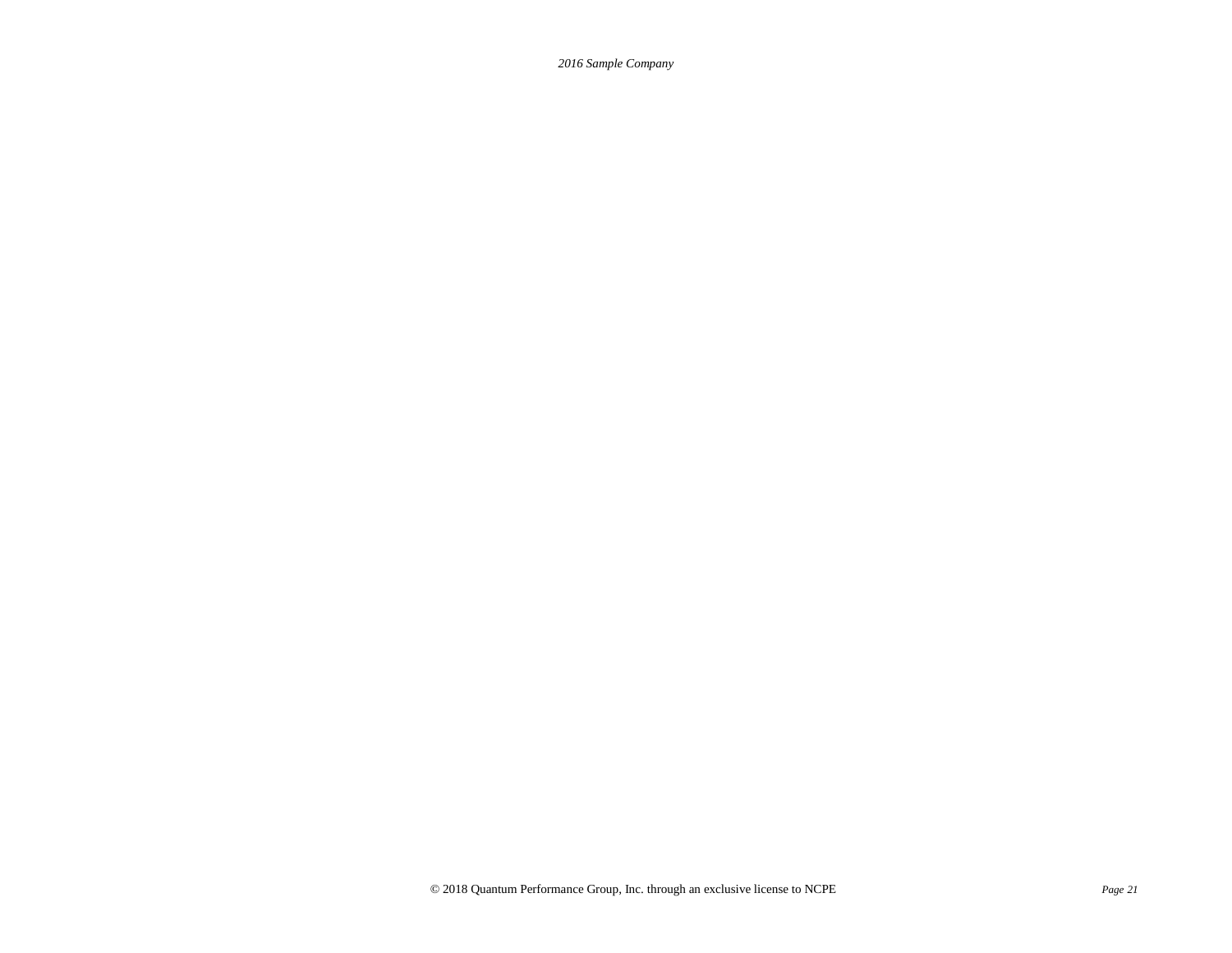# **Question Level Scores - Leadership**



|                | <b>Chart Legend Key</b>                                                                                                                                 |
|----------------|---------------------------------------------------------------------------------------------------------------------------------------------------------|
|                | Setting and Deploying Organizational Vision and Values [Baldrige ref: 1.1a(1)]                                                                          |
| 1B             | Senior Leaders Promoting Legal and Ethical Behavior [Baldrige ref: 1.1a(2)]                                                                             |
| 1 <sup>C</sup> | Creating a Sustainable Organization Through Innovation, Learning, Organizational Agility, and Developing Future Leaders [Baldrige ref: 1.1a(3) and (4)] |
| 1 <sub>D</sub> | Effectively Communicating, Engaging, and Encouraging Workers to Take Action to Improve Performance and Create Customer Value [Baldrige ref: 1.1b(1&2)]  |
| 1E             | Reviewing and Achieving Management Accountability, Protecting Stakeholder Interests, and Improving Leader Effectiveness [Baldrige ref: 1.2a(1&2)]       |
| 1F             | Following Laws and Regulations, and Addressing Public Risks and Concerns [Baldrige ref: 1.2b(1)]                                                        |
| 1G             | Promoting and Ensuring Ethical Behavior throughout the Organization [Baldrige ref: $1.2b(2)$ ]                                                          |
| 1H             | Actively Supporting and Strengthening Key Communities [Baldrige ref: $1.2c(1&2)$ ]                                                                      |
|                |                                                                                                                                                         |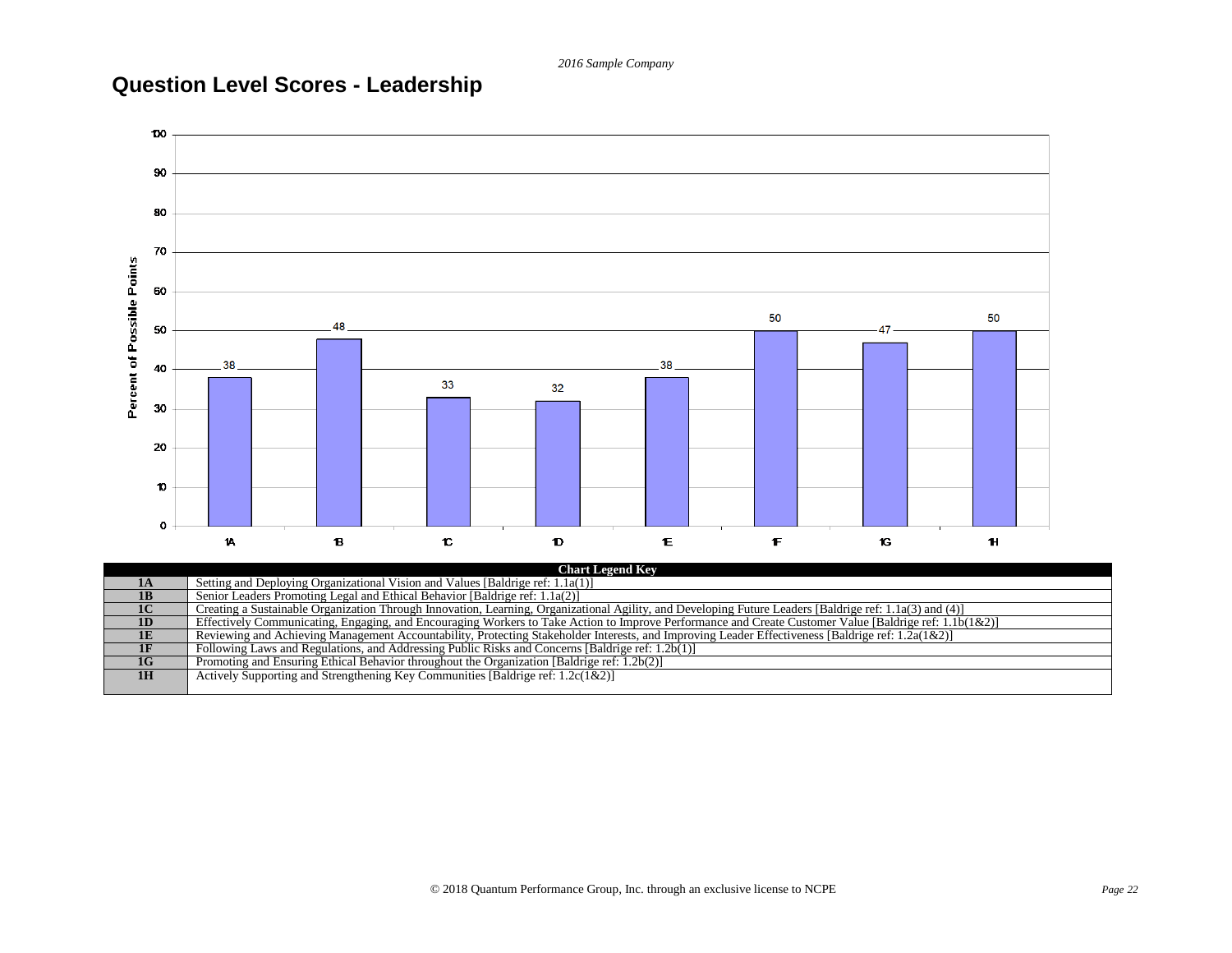**Category 1 - Leadership - Areas Most Needing Improvement - Pareto Chart**



| <b>Chart Legend Key</b> |                                                                                                                                                         |  |  |  |  |
|-------------------------|---------------------------------------------------------------------------------------------------------------------------------------------------------|--|--|--|--|
|                         | Setting and Deploying Organizational Vision and Values [Baldrige ref: 1.1a(1)]                                                                          |  |  |  |  |
| 1B                      | Senior Leaders Promoting Legal and Ethical Behavior [Baldrige ref: 1.1a(2)]                                                                             |  |  |  |  |
| 1 <sub>C</sub>          | Creating a Sustainable Organization Through Innovation, Learning, Organizational Agility, and Developing Future Leaders [Baldrige ref: 1.1a(3) and (4)] |  |  |  |  |
| 1D                      | Effectively Communicating, Engaging, and Encouraging Workers to Take Action to Improve Performance and Create Customer Value [Baldrige ref: 1.1b(1&2)]  |  |  |  |  |
| 1E                      | Reviewing and Achieving Management Accountability, Protecting Stakeholder Interests, and Improving Leader Effectiveness [Baldrige ref: 1.2a(1&2)]       |  |  |  |  |
| 1F                      | Following Laws and Regulations, and Addressing Public Risks and Concerns [Baldrige ref: 1.2b(1)]                                                        |  |  |  |  |
| 1G                      | Promoting and Ensuring Ethical Behavior throughout the Organization [Baldrige ref: 1.2b(2)]                                                             |  |  |  |  |
| 1H                      | Actively Supporting and Strengthening Key Communities [Baldrige ref: $1.2c(1&&2)$ ]                                                                     |  |  |  |  |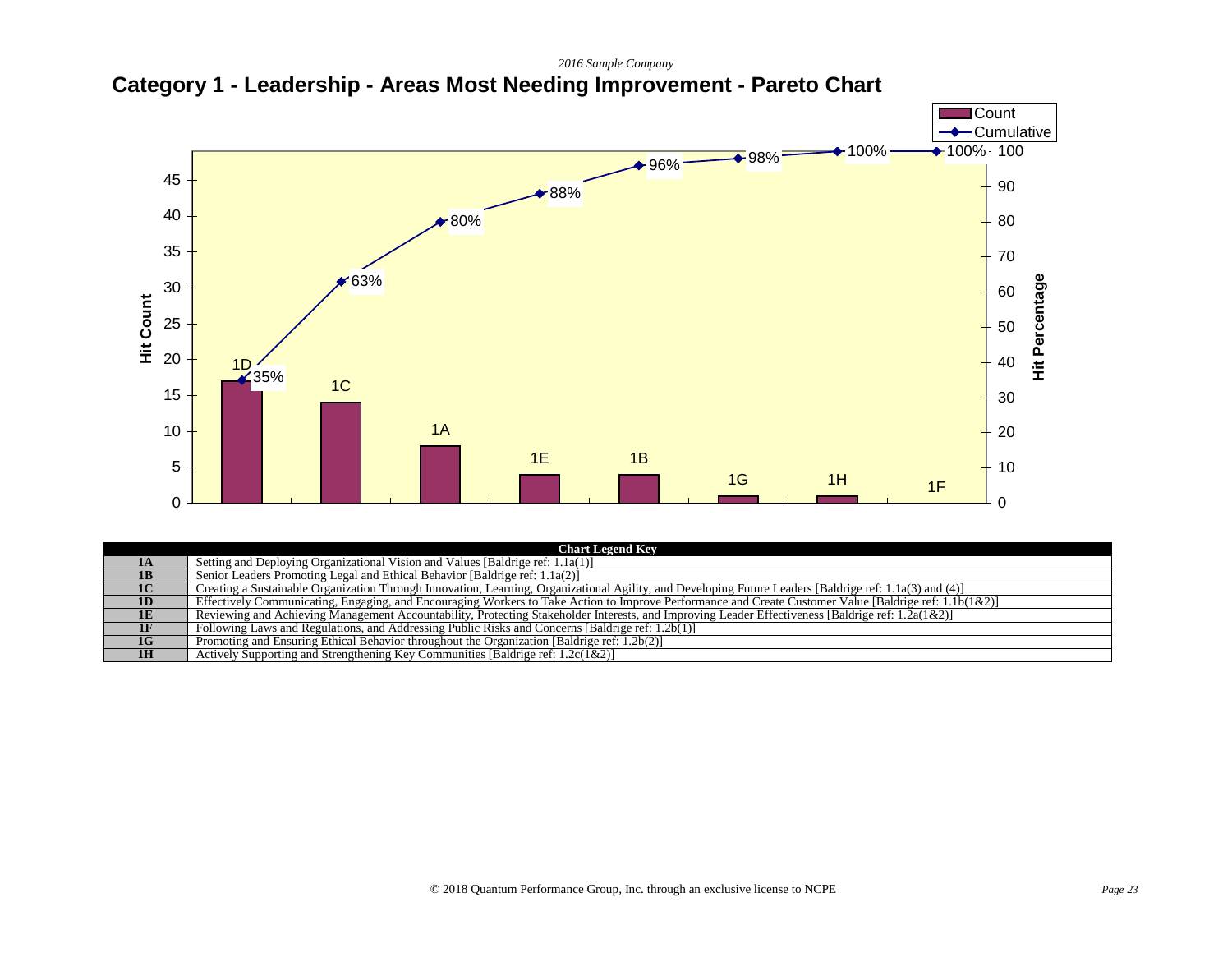# **Category 1 - Leadership - Priority Improvement Counts and Percentages - Position**

|                | Count         |    |    |                |                |                |          | Percentage |              |                |    |    |                |          |                |                |    |
|----------------|---------------|----|----|----------------|----------------|----------------|----------|------------|--------------|----------------|----|----|----------------|----------|----------------|----------------|----|
|                | 1D            | 1C | 1A | 1B             | 1E             | 1G             | 1H       | 1F         | <b>Total</b> | 1 <sub>D</sub> | 1C | 1A | <b>1B</b>      | 1E       | 1G             | 1H             | 1F |
| Management     | 7             |    | 4  | 0              |                | $\theta$       | 0        | 0          |              | 41             | 29 | 24 | $\overline{0}$ | $\sigma$ |                |                |    |
| Non-Management | 7             |    |    |                |                | $\overline{0}$ |          | $\Omega$   | 18           | 39             | 28 |    | 6              |          | $\overline{0}$ | $\mathfrak{h}$ |    |
| Shop           | $\mathcal{A}$ | 4  |    | $\rightarrow$  |                |                | $\Omega$ | 0          | 14           | 21             | 29 | 14 | 21             |          |                |                |    |
| All            |               | 14 | -8 | $\overline{4}$ | $\overline{4}$ |                |          |            | 49           | 35             | 29 | 16 | -8             | 8        |                |                |    |

|                | <b>Chart Legend Key</b>                                                                                                                                 |
|----------------|---------------------------------------------------------------------------------------------------------------------------------------------------------|
| 1A             | Setting and Deploying Organizational Vision and Values [Baldrige ref: 1.1a(1)]                                                                          |
| 1B             | Senior Leaders Promoting Legal and Ethical Behavior [Baldrige ref: 1.1a(2)]                                                                             |
| 1 <sup>C</sup> | Creating a Sustainable Organization Through Innovation, Learning, Organizational Agility, and Developing Future Leaders [Baldrige ref: 1.1a(3) and (4)] |
| 1 <sub>D</sub> | Effectively Communicating, Engaging, and Encouraging Workers to Take Action to Improve Performance and Create Customer Value [Baldrige ref: 1.1b(1&2)]  |
| 1E             | Reviewing and Achieving Management Accountability, Protecting Stakeholder Interests, and Improving Leader Effectiveness [Baldrige ref: 1.2a(1&2)]       |
|                | Following Laws and Regulations, and Addressing Public Risks and Concerns [Baldrige ref: 1.2b(1)]                                                        |
| 1G             | Promoting and Ensuring Ethical Behavior throughout the Organization [Baldrige ref: 1.2b(2)]                                                             |
| 1H             | Actively Supporting and Strengthening Key Communities [Baldrige ref: $1.2c(1\&2)$ ]                                                                     |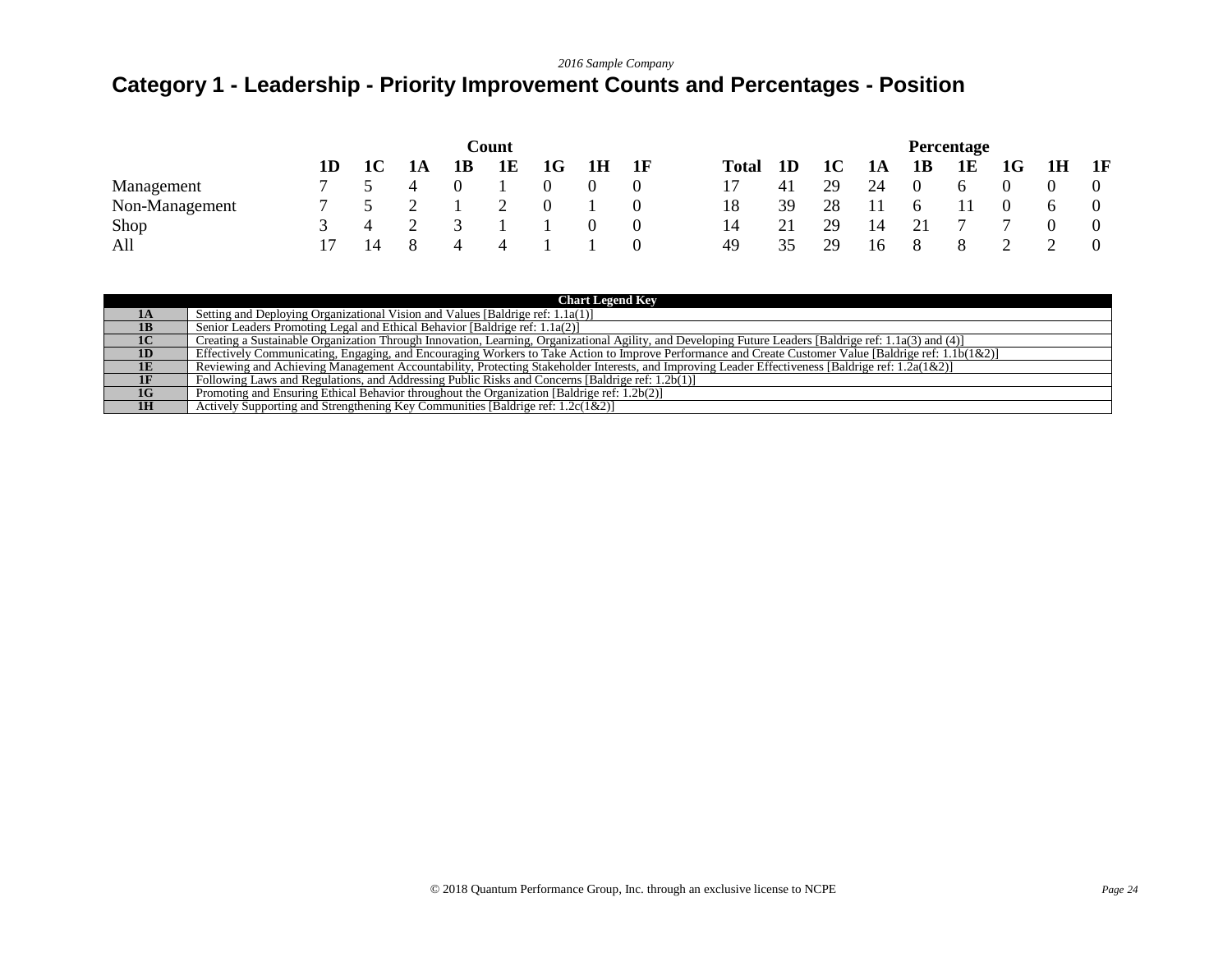# **Question-Level Comments by Position**

# **1A Setting and Deploying Organizational Vision and Values [Baldrige ref: 1.1a(1)]**

**What guidance have senior leaders put in place within your organization? How have they done this? Provide examples on how the personal actions of top leaders reflect or do not reflect the organization's vision and values? What creative ideas have senior leaders used to ensure guidance is passed on and understood by workers throughout the organization? What best practices have been shared throughout the organization?**

#### *Non-Management*

**Process Comment:** The overlying vision is communicated to the entire company at plant wide meetings.

**Action Steps to Improve:** The details of how the top level vision is not as well communicated as I would desire it to be.

#### **Action Steps to Improve:** THEY NEED FOLLOW THE UNION RULES

#### *Shop*

**Process Comment:** I feel that this is done at a monthly plantwide. We do enough talking and fix some of the problems. but just like a heavy storm it dies down with time.

**Action Steps to Improve:** Establish a better way to communcate across the board and find a way to keep going. not letting off the gas.

### **1B Senior Leaders Promoting Legal and Ethical Behavior [Baldrige ref: 1.1a(2)]**

**Describe how your top leaders encourage you to follow laws, regulations, and ethical behavior across the organization. What creative ideas or processes do leaders use to promote lawful and ethical conduct? What best practices in this area have been shared throughout the organization?**

#### *Non-Management*

**Process Comment:** Senior leaders do not follow ethical behavior to the staff.

#### *Shop*

**Process Comment:** company have rules but employees not follow, because they are too friendly to tell them this only happen on second shift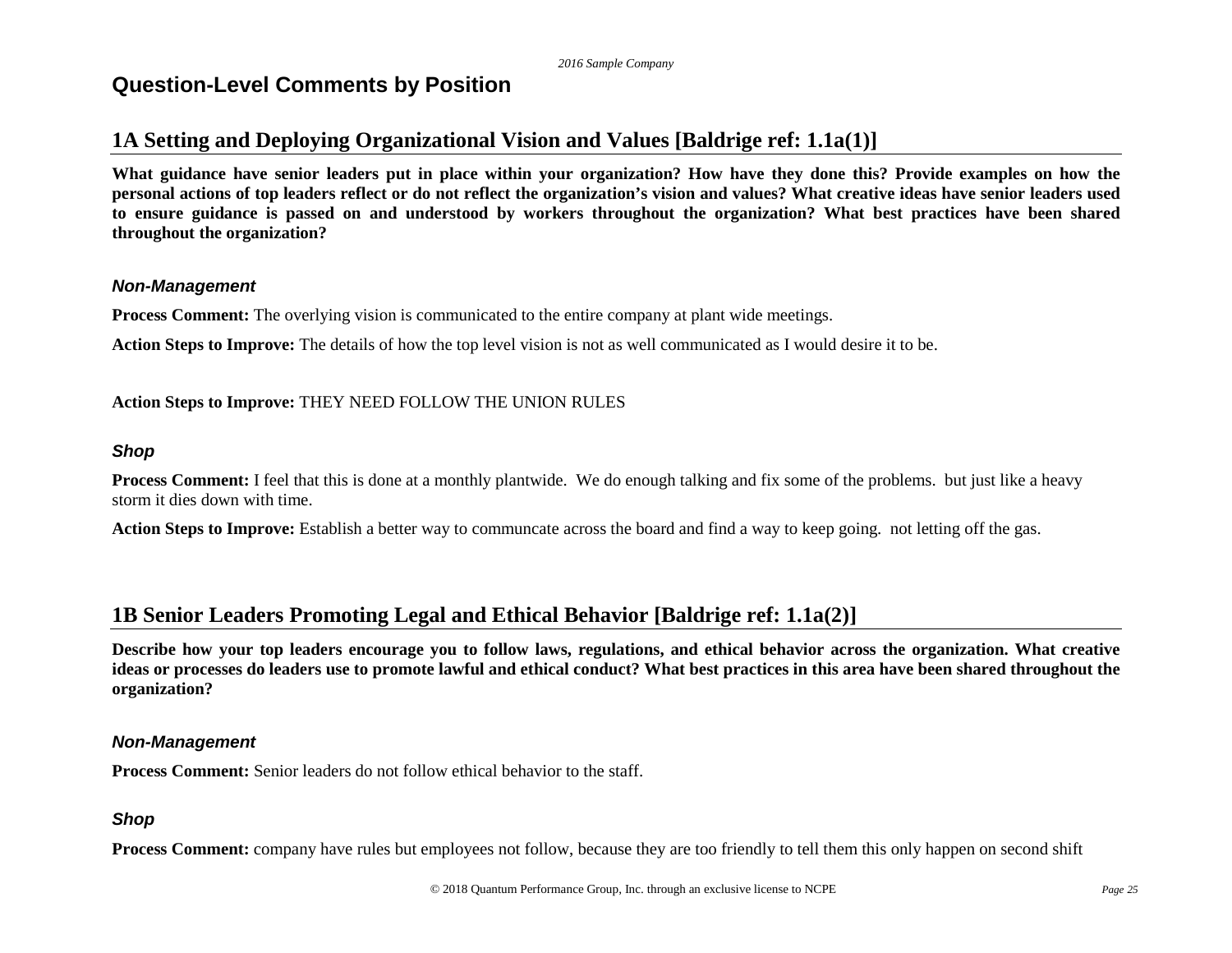Action Steps to Improve: need to improve on all rules for shop employee are following the same no matter what shift your on no favorable people or what race you are

**Process Comment:** They have daily meetings with the staff members

**Action Steps to Improve:** Be more strict with the rules

**Process Comment:** .

# **1C Creating a Sustainable Organization Through Innovation, Learning, Organizational Agility, and Developing Future Leaders [Baldrige ref: 1.1a(3) and (4)]**

**Describe how your senior leaders actions promote performance improvement, creativity, intelligent risk taking, organizational and employee learning, and rapid change to meet current organizational needs and to prepare the organization to sustain success in the future. How do senior leaders support the development of future leaders? What creative (innovations) changes have been made within your organization? What best practices have been shared within the organization?**

#### *Management*

**Process Comment:** Need to do a better job developing future leaders in the factory.

**Process Comment:** GEAR program, BIRF system, Customer Satisfaction Alerts, Customer scorecard, value-stream mapping identifying nonvalue added activities

**Action Steps to Improve:** Include hourly employees on visits to customers. For select work orders have a discussion of the customer and the application that the gearmotor is used in along with pertinent customer information.

**Process Comment:** Training is made available for those who can prove that the course relative and beneficial to growth within the position. When a person excels in their position, Bison may suggest growth within the company.

**Action Steps to Improve:** Instead of a specific individual requesting training of a particular sort, it would be wise for trainings to be suggested regularly between different departments. Or if note offered, asked what type of training would be helpful in each department to help everyone grow in their role.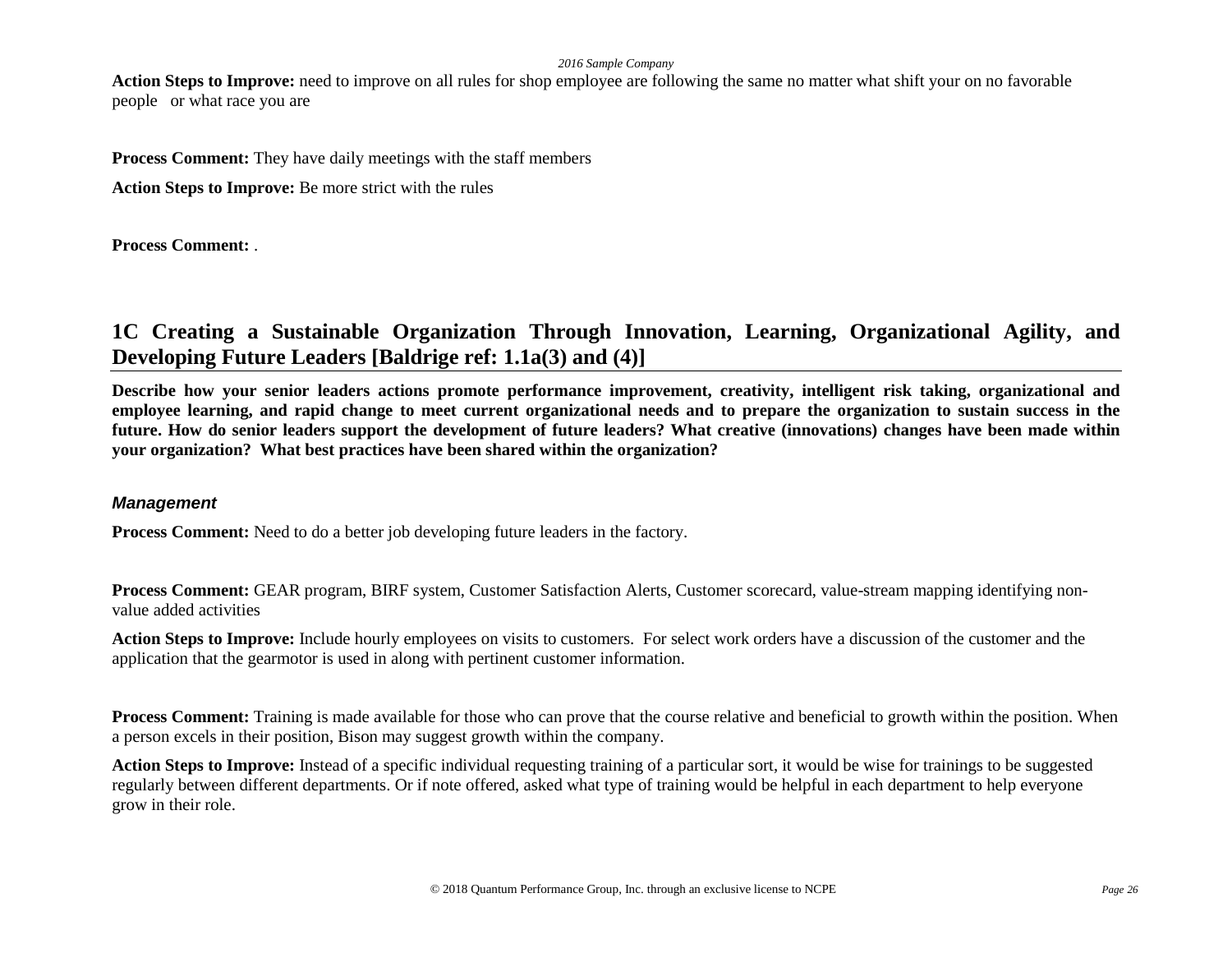#### *Non-Management*

**Process Comment:** Senior leadership is constrained because of the overall size of the organization. Their are only so many positions available for advancement. If you perform well in your current job and you have the necessary skills sets then you could be promoted when a new position becomes available.

**Action Steps to Improve:** An emphasis on continued learning throughout the organization and not just in the engineering department. The engineers are constantly pushed to obtain certificates and attend trainings to improve skill sets. The other functions within the organization are typically not directed in such a fashion.

**Process Comment:** sometimes I feel communication is poor, and understanding of customers needs are not everyones main objective. I often wished I knew more.

**Action Steps to Improve:** more communication with every level. training for every level

**Process Comment:** Training programs are available and encouraged. Select employees are chosen for special projects which further their skills and value to Bison. When courses are completed the employee is recognized at a Plant wide Meeting, so others are also aware of what is available. Recognition of employees who find solutions to manufacturing problems.

**Action Steps to Improve:** More frequent mention at Plant wides of available training. Continue to emphasize at company meetings that every employee is empowered to affect our success as a company

**Process Comment:** Bison communicates with employees with plant wide hearings. This encourages two way communication. The payments for good ideas encourages individuals to look for ways to improve conditions at Bison. Employees are encouraged to find ways to improve their areas, and keep employees safe. In general employees are well informed about issues at Bison and about our customers.

**Action Steps to Improve:** A mentoring program might be one way to develop future leaders.

#### *Shop*

**Process Comment:** They are great at employee empowerment, but allow employees to over ride there supervisor.

**Action Steps to Improve:** Senior Supervisors need to back there line supervisors on company rules that employees may not like. If employees are allowed to go over management there's no leadership.

**Process Comment:** there is no real accountablity ever one seems to think the other person will be the responsible.people don't stepup to take on new responsibilitys

**Action Steps to Improve:** moniter the shop floor more closely and reward those who go te extra mile with recognition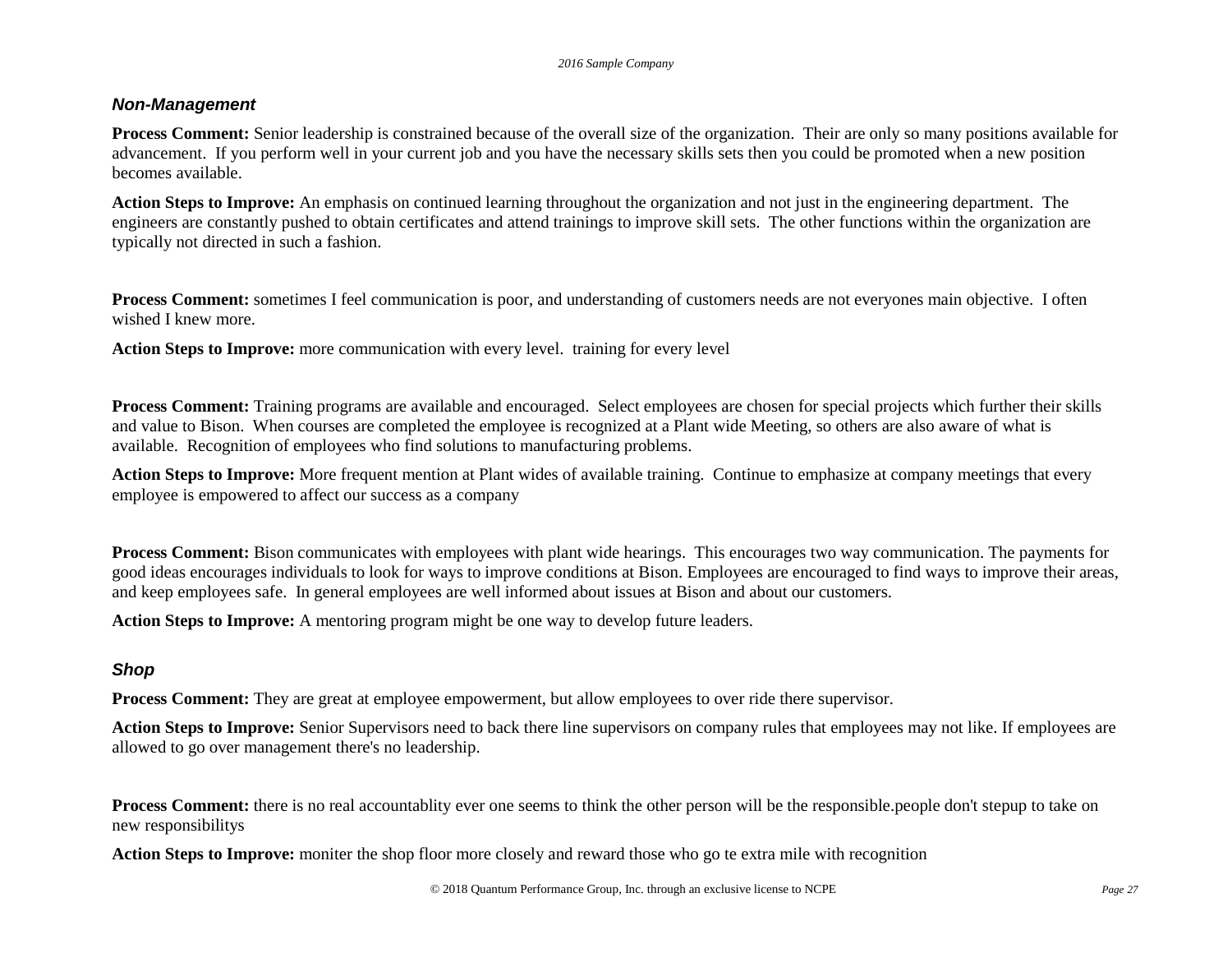**Process Comment:** help people get better education giving us the chanse to tqke clases.

# **1D Effectively Communicating, Engaging, and Encouraging Workers to Take Action to Improve Performance and Create Customer Value [Baldrige ref: 1.1b(1&2)]**

**How do senior leaders communicate with workers in your organization? How do they motivate you to do your best at all times? Describe how senior leaders encourage you to speak openly and honestly on issues. Describe how senior leaders actively participate in reward and recognition programs. What creative approaches have they developed to communicate better with the workforce, provide rewards, or encourage you to do your best?**

#### *Management*

**Process Comment:** Employee's are not empowered and motivated, most managers are limited in their decision making and at the end of the day, everything must be run through 1 or 2 people. There is no consistent history of recognition as related to an announcement or financial reward. Therefore, improvement is stagnate and value creation for customers is not maximized.

**Action Steps to Improve:** Incentive based improvement goals, semi-transparent P&L so management feels connected to performance.

**Process Comment:** BIRF awards Attendance awards Safety Bingo Done company wide EXCEPT for management staff.

**Action Steps to Improve:** The only reward for managers is a possible, but not guaranteed bonus, outside of keeping your job.

**Process Comment:** Not often enough.

**Process Comment:** Currently there is no formal system for rewarding employees and provide motivation. Bonus process is arbitrary.

**Action Steps to Improve:** Formal bonus program that rewards employees on a quarterly basis based on performance against KPI's that are tracked and published on a regular basis so that the employees are aware of their progress.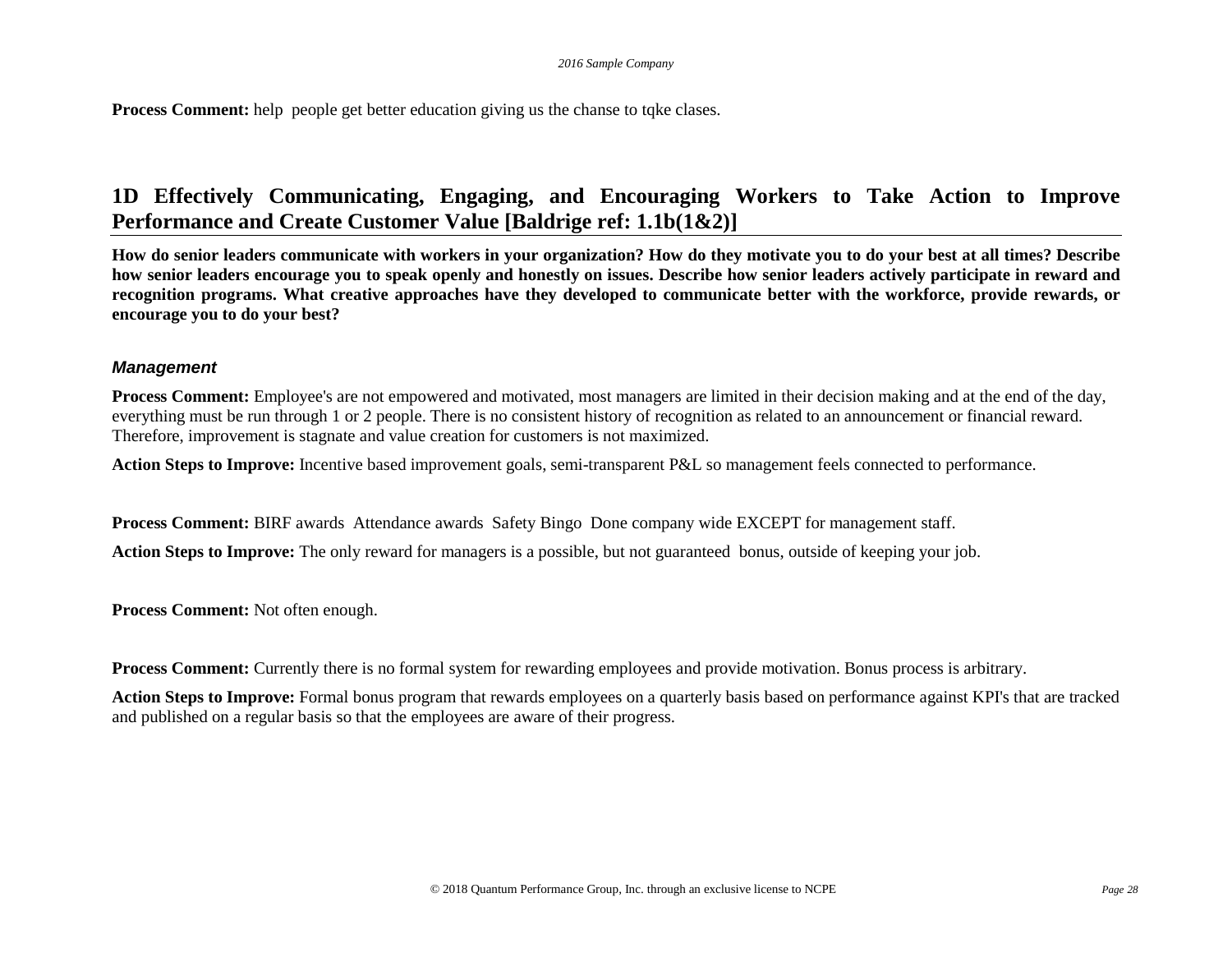**Process Comment:** Employee empowerment seems to simply be a "statement" made by executive management used hoping to build the esteem of employees. Which may work very short term, but becomes ineffective when employees raise concerns only to fall on deaf ears. This statement encompasses issues we see in our designs, processes and safety practices. Typically the failures seem to arise because of the lack of communication or a "not my problem" syndrome. Although everyone may add value to the company in different ways rewards and recognition seems to be distributed "evenly" and the amount of effort or skill is not considered. Managers/Supervisors need to be aware of the work being done by their subordinates. In most cases very little is understood about what duties or tasks an employee is actually performing.

**Action Steps to Improve:** It needs to start with clarifying roles throughout the organization and ensuring that employees are meeting the needs of those roles. In order for everyone to be responsible for communicating clearly they must first understand the scope of their responsibilities. Rewards and recognition must not only be based on how well goals are met (which are rarely clear or achievable) but on overall performance, which must include additional responsibilities and tasks.

#### *Non-Management*

**Process Comment:** Two way communication appears to be open within the management team. This is done through items such as the many engineering review meetings and even one on one dialog. Creating value for customers is also a focus as far as focusing on customer needs with new opportunities in such things as EP's. New Product Development might need a greater voice of customer, but it appears improvements are being made based on the experience of previous flops (Powerstar versus Autonomotor as an example). General recognition and reward programs are present with the "Bison Pride" nominations, BIRF forms, and attendance programs.

**Action Steps to Improve:** Empowering and motivating employees has taken a back seat. This also flows slightly into reward and recognition programs. While it is nice to have the occasional item like a pizza lunch, but if a reward is mentioned it must be followed through or it undermines motivation. Not to say that all actions require a reward (the act of employment is in and of itself a reward in the form of a paycheck) but items such as that should be followed through. At the same time motivation and empowerment can be improved by helping give people a higher purpose for doing what they are doing. Items such as the employee profit sharing program (assuming there is a profit) are nice and appreciated but motivation is generally more than money. At the same time empowerment seems to be more lip service rather than actual follow through. We are told that our ideas are important and ways to improve the company are welcome but then we are generally kept busy enough that those improvements cannot be made, or are slow to implement.

# **Process Comment:** THEY SHOULD MOTIVATE THEM WITH EXEMPLE AND RESPECT AND COMMUNICATION

**Action Steps to Improve:** SAME AS ABOVE

**Process Comment:** Motivate employees to improve performance, quality and create value for customers.

**Action Steps to Improve:** If an employee suggest an improvement that saves \$10,000.00 plus yearly, company then may offer one time of 10% savings back to the employee.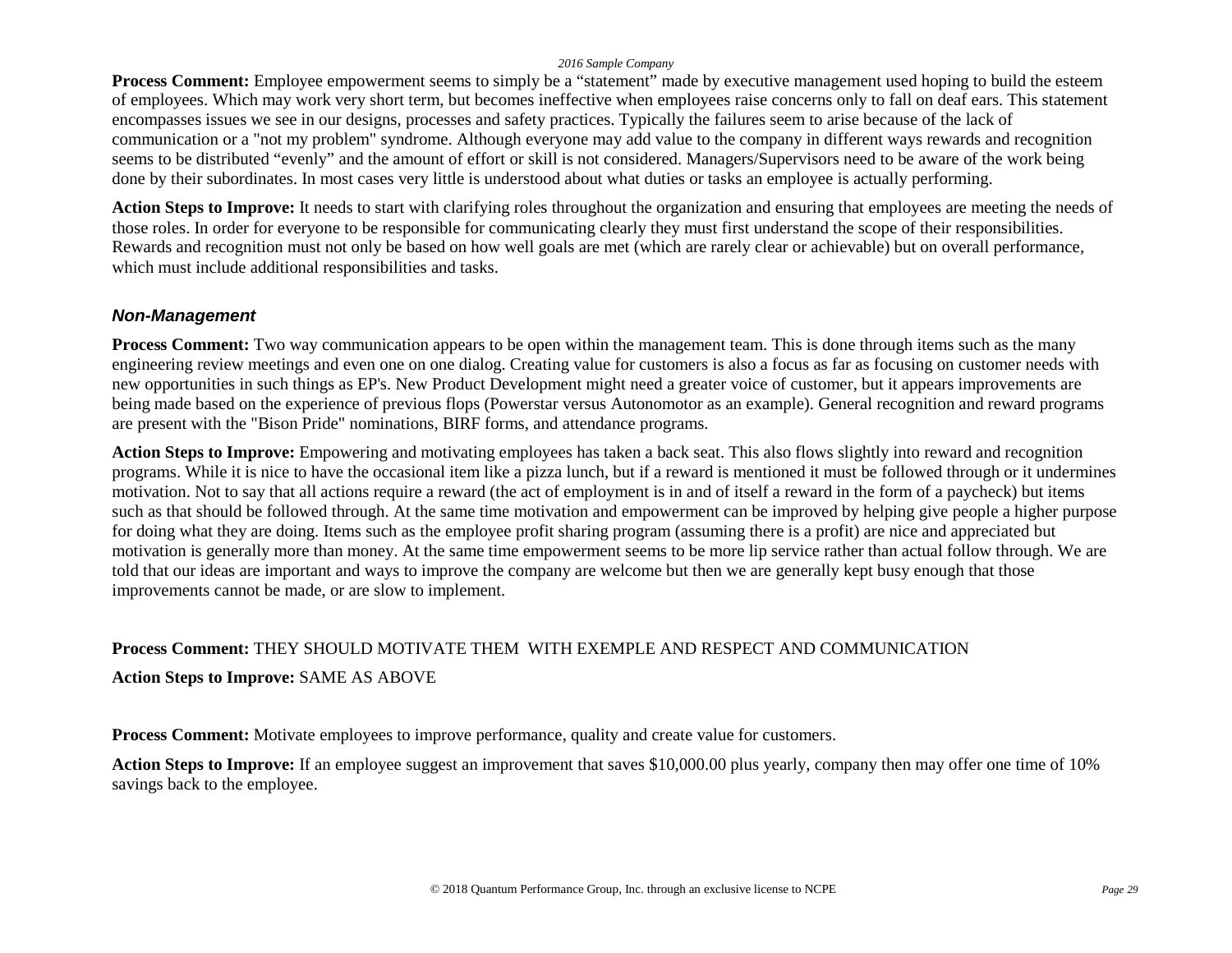**Process Comment:** To motivate employees - Bison does have a PRIDE nomination to reward employees that go above and beyond. Some managers submit - others not at all as they feel people are just doing their job. As far as two way communication, there needs to be improvement between Operations,Purchasing and Sales\Customer Service when there is a problem with Customer Orders. Currently there is a list of past due orders to look at but no alert and sometimes no reasons or rescheduled dates. Customer Service has to to look to see what is on the list - which changes many times a day. Bison has a BIRF program for employees to submit suggestions for improvements internally, where the employees are very good about submitting ideas. A Customer Service Alert notification is also available to report problems of quality a customer may experience\report about their shipment. Due to the time restraints on Engineers, this is only to be used for second offenses of quality\internal issues.

**Action Steps to Improve:** Bison in general tries to empower and motivate employees - individual managers may need training on being able to provide that feed back to their employees. Two way communication needs much improvement in the customer's favor. Need to develop a proactive notification system as opposed to reactive response system.

**Process Comment:** The two way communication is there, but the empowerment and motivation is not. People are held responsible for various products or projects, but are not given the empowerment that is required to control them or to take part in many key decisions associated with them.

**Action Steps to Improve:** Give employees which are held responsible the ability to make more than just requests or recommendations. Let them play more of a role in the decisions associated with those recommendations and a greater sense of control over what they are responsible for.

**Process Comment:** There is an Individual Improvement Management system in place. From what I can tell managers simply review progress, suggest ways to improve.

**Action Steps to Improve:** Managers don't assist in helping associates find a career path, there is no reward based on performing well and all employees are given the same pay increase across the board regardless of performance.

#### *Shop*

**Process Comment:** Once a month Plant Wide meetings to go over bullet point objectives, hold a small Q&A session at the end. Not much employee involvement.

**Action Steps to Improve:** People write BIRFs to get a chance at winning cash. Process is not handled to encourage or empower employees.

**Process Comment:** No motivation on shop floor from any senior leader. we do have Bison PRIDE, but recognition needs to be more out there for the people that have learned and keep learning new items within their department. By reward meaning upgrade in job titles and appreciate that they are a valuable asset to the department and company.

**Process Comment:** THEY HAVE A BIRF SYSTEM

#### **Action Steps to Improve:** ACTUALLY TAKE SUGGESTIONS AND MAKE CHANGES.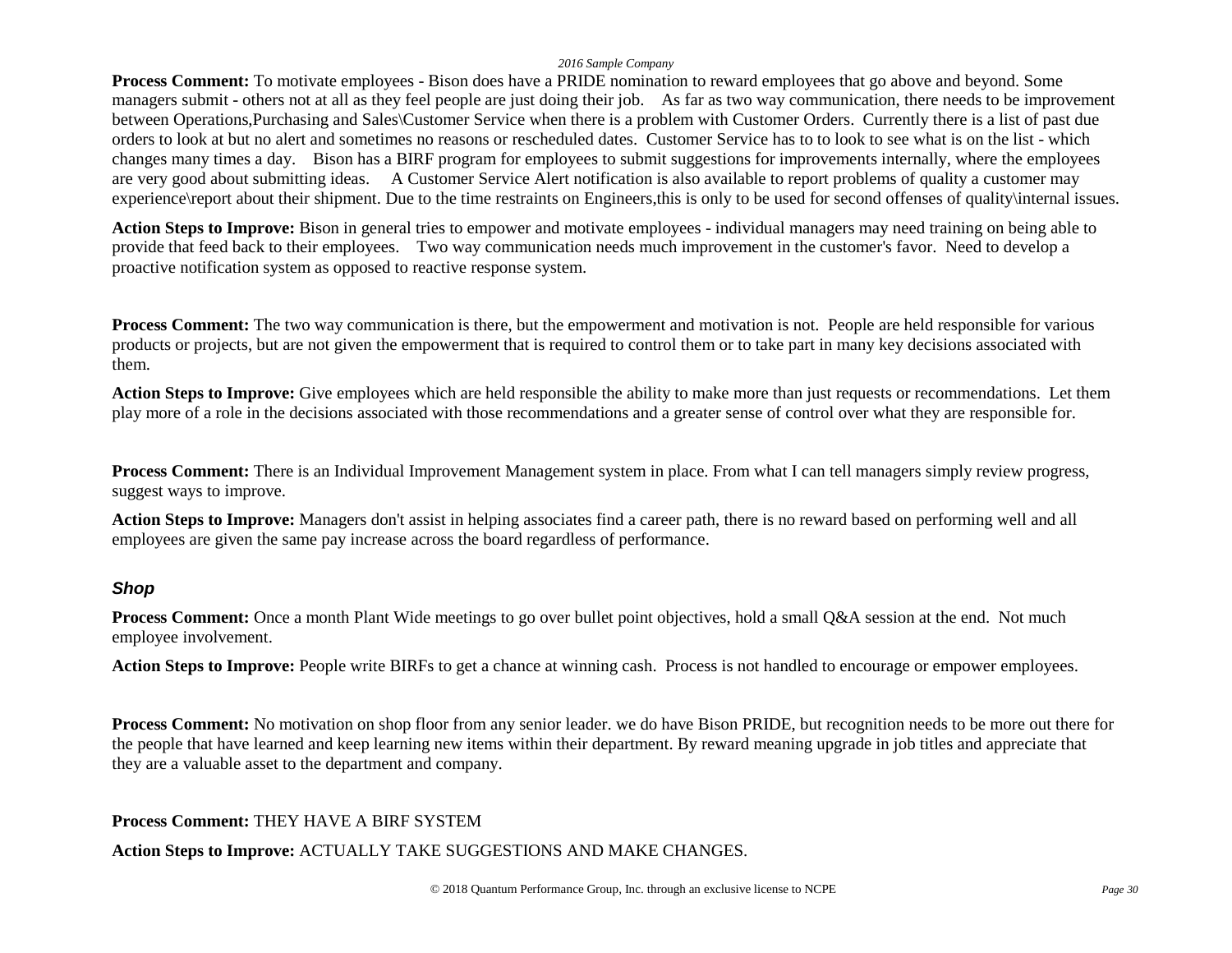### **1E Reviewing and Achieving Management Accountability, Protecting Stakeholder Interests, and Improving Leader Effectiveness [Baldrige ref: 1.2a(1&2)]**

**How are senior leaders and managers held accountable for their actions? What processes are in place to ensure you do not commit fraud, waste resources (money, people, equipment) or abuse the system (use your position to gain advantages)? What, if any, changes have you seen in the personal effectiveness of your leaders? What new and creative changes have been made and shared throughout the organization?**

#### *Non-Management*

**Process Comment:** Senior management team just changed, I believe the new team will do much better job than the previous one.

**Process Comment:** There does not seem to be a governance system in place, at least not one that is well understood or communicated.

**Action Steps to Improve:** Currently it seems the CEO is ensuring senior leaders are accountable. Views and input from additional people or sources should be considered while evaluating the performance of senior leaders.

# **1F Following Laws and Regulations, and Addressing Public Risks and Concerns [Baldrige ref: 1.2b(1)]**

**What are some of the laws and regulations that govern your organization? How are public concerns with the organization's products, services, facilities, operations, conservation of natural resources and supply chain management addressed? How does the organization reduce risks linked to its products, services or operations? How widely is this done? What new and creative (innovative) improvements have been put in place to address public responsibilities? How is this information shared across the organization?**

#### *Shop*

**Process Comment:** we dont all of our products are safe i just choose the wrong box and cant go back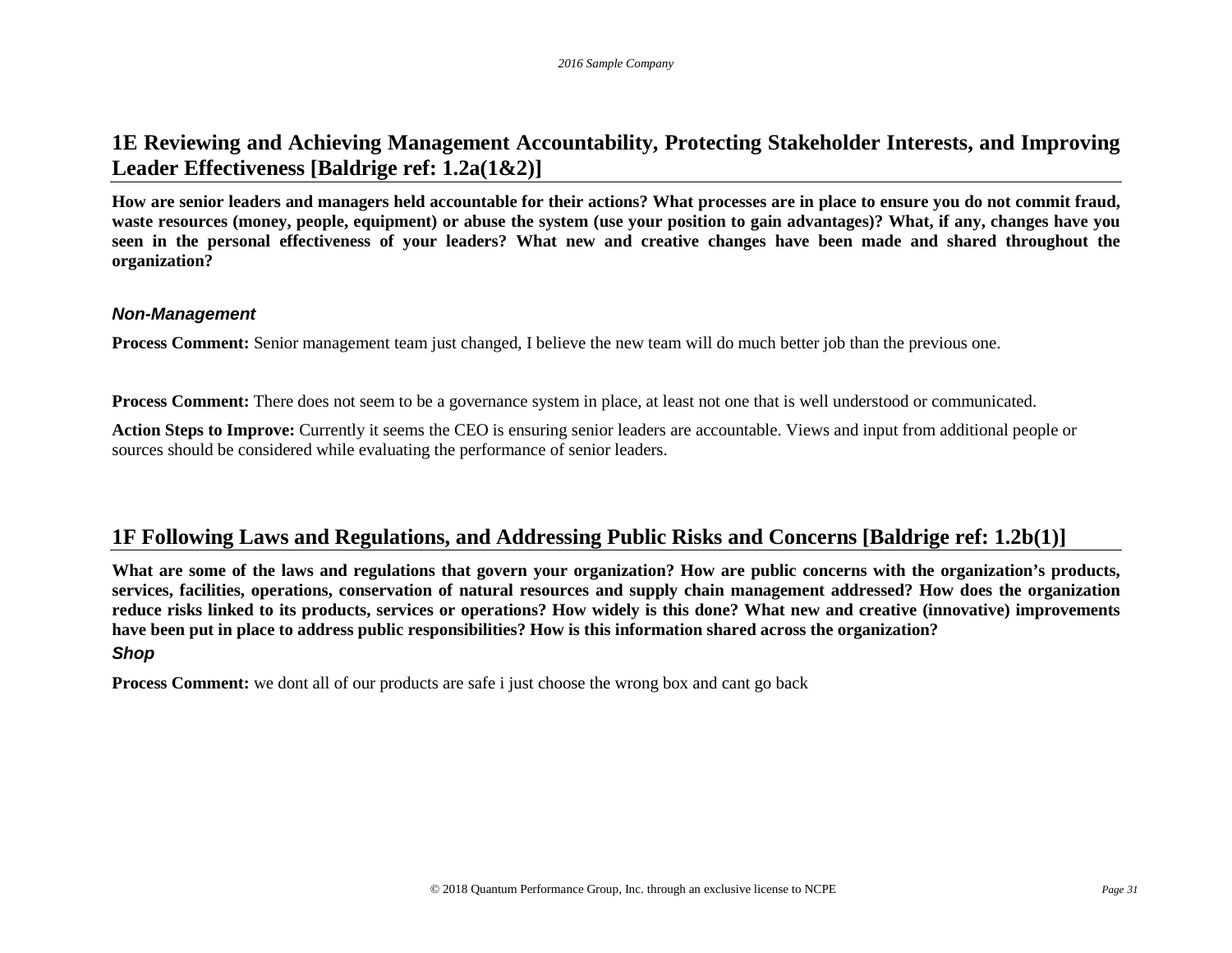### **1G Promoting and Ensuring Ethical Behavior throughout the Organization [Baldrige ref: 1.2b(2)]**

**How do the organization's policies and practices ensure ethical behavior? How do leaders model ethical behavior? What creative new policies, practices, or programs have been put in place to promote ethical behavior? How are these new concepts shared throughout the organization?**

*Shop*

**Process Comment:** N/A

**Action Steps to Improve:** N/A

### **1H Actively Supporting and Strengthening Key Communities [Baldrige ref: 1.2c(1&2)]**

**Describe how the organization considers societal well-being and benefit as part of its strategy and daily operations. List the processes used to ensure the well-being of environmental, social, and economic systems. Describe how the organization leaders and workers support and contribute to improving the key communities where they work and live. How widely is this done? What is done to determine if the community support is effective and consistent with organization values, mission, and priorities? What innovations have been made and shared throughout the organization?**

#### *Non-Management*

**Process Comment:** WE HAVE A CHARITABLE ORG. THAT DONATES TO A NUMBER OF WORTHY CHARITIES EACH YEAR. THE COMPANY MATCHES EMPLOYEE DONATION TO OTHER CHARITIES. WE HAVE AN IN HOUSE MEDICAL FACILITY AND VERY GOOD HEALTH COVERAGE.